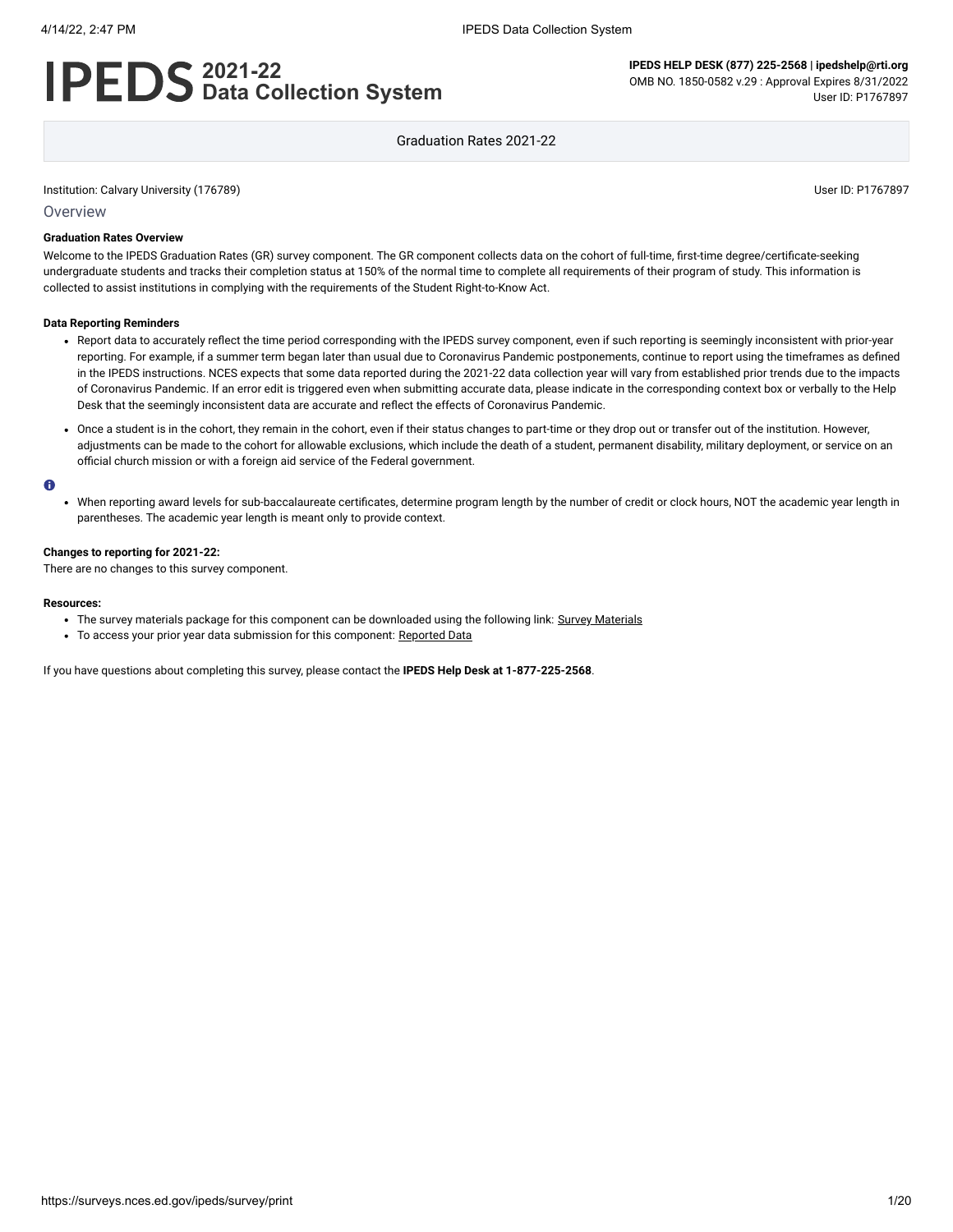### Section I - Establishing cohorts

## **Establishing cohorts**

Based on your institution's response to the predominant calendar system question (B3) on the Institutional Characteristics Header survey component from the IPEDS Fall 2021 data collection,

| your institution must report graduation rates data using a :                                                                                                            | Fall Cohort |
|-------------------------------------------------------------------------------------------------------------------------------------------------------------------------|-------------|
| A fall cohort is used by institutions with standard academic terms (semester, trimester, quarter, 4-1-4). A full-year cohort is used by institutions offering primarily |             |

occupational/vocational programs and operating on a continuous basis.

Reporting Reminder:

- Report Hispanic/Latino individuals of any race as Hispanic/Latino
- Report race for non-Hispanic/Latino individuals only

NOTE: Reporting using the new race/ethnicity categories is now mandatory. On this screen you will need to revise your preloaded 2015 cohort of [full-time](javascript:openglossary(259)), [first-time](javascript:openglossary(241)) [degree/certificate-seeking](javascript:openglossary(171)) [undergraduate](javascript:openglossary(677)) students to the new race/ethnicity categories (if applicable). For [information and assistance with](https://nces.ed.gov/ipeds/report-your-data/resource-center-race-ethnicity) this, please visit the IPEDS Race/Ethnicity Information Center.

#### **Men**

| Screen 1 of 2                             | Cohort year 2015 |                  |  |
|-------------------------------------------|------------------|------------------|--|
|                                           | Initial cohort   | Revised cohort   |  |
|                                           |                  | (Column 01)      |  |
| Nonresident alien                         | 0                | $\mathbf 0$      |  |
| Hispanic/Latino                           | 0                | $\mathbf 0$      |  |
| American Indian or Alaska Native          | 0                | $\boldsymbol{0}$ |  |
| Asian                                     | 0                | $\mathbf 0$      |  |
| <b>Black or African American</b>          | $\mathbf 0$      | $\mathbf 0$      |  |
| Native Hawaiian or Other Pacific Islander | 0                | $\overline{0}$   |  |
| White                                     | 13               | 13               |  |
| Two or more races                         | 0                | $\mathbf 0$      |  |
| Race and ethnicity unknown                | 0                | $\overline{0}$   |  |
| <b>Total men</b>                          | 13               | 13               |  |

| Screen 1 of 2                             | Cohort year 2015 |                |  |
|-------------------------------------------|------------------|----------------|--|
|                                           | Initial cohort   | Revised cohort |  |
|                                           |                  | (Column 01)    |  |
| Nonresident alien                         | 0                | 0              |  |
| Hispanic/Latino                           | $\mathbf 0$      | 0              |  |
| American Indian or Alaska Native          | 0                | $\mathbf 0$    |  |
| Asian                                     | 0                | $\overline{0}$ |  |
| <b>Black or African American</b>          | 0                | $\overline{0}$ |  |
| Native Hawaiian or Other Pacific Islander | $\mathbf 0$      | 0              |  |
| White                                     | 15               | 15             |  |
| Two or more races                         | 0                | $\mathbf 0$    |  |
| Race and ethnicity unknown                | $\mathbf 0$      | $\overline{0}$ |  |
| <b>Total women</b>                        | 15               | 15             |  |
|                                           |                  |                |  |

| Total men<br>women | 28 | c |
|--------------------|----|---|
|                    |    |   |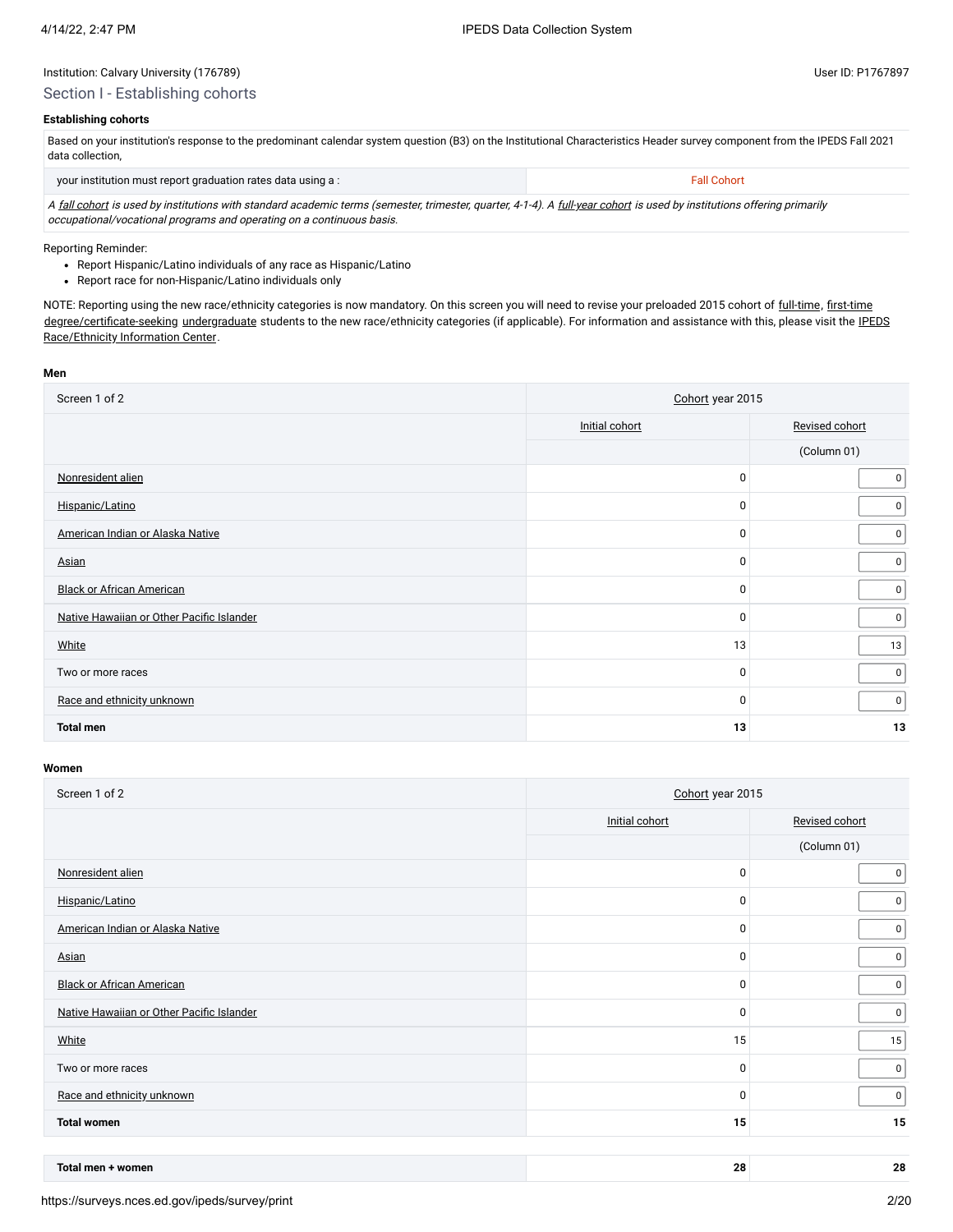### Section I - Establishing cohorts

- Incoming students seeking a [bachelor's](javascript:openglossary(77)) degree [should be reported in Column 02.](javascript:openglossary(259)) Column 03 will then be generated for you. Column 03 is meant to include any fulltime, [first-time](javascript:openglossary(241)) entering students who were seeking a degree or certificate other than a bachelor's degree, such as an [associate's](javascript:openglossary(55)) degree or undergraduate certificate.
- If you have no changes to the preloaded data on this screen, click the "Save and Next" button to generate additional screens for reporting completers and transfers/exclusions.

### **Establishing cohorts**

- Report Hispanic/Latino individuals of any race as Hispanic/Latino
- Report race for non-Hispanic/Latino individuals only

#### **Men**

| Screen 2 of 2                             |             |                                                      | Cohort year 2015                                                                                                  |
|-------------------------------------------|-------------|------------------------------------------------------|-------------------------------------------------------------------------------------------------------------------|
|                                           | Cohort      | Bachelor's or equivalent<br>degree-seeking subcohort | Other degree/certificate-seeking<br>subcohort<br>(Cohort minus Bachelor's or equivalent degree-seeking subcohort) |
|                                           | (Column 01) | (Column 02)                                          | (Column 03)                                                                                                       |
| Nonresident alien                         | $\mathbf 0$ | 0                                                    | 0                                                                                                                 |
| Hispanic/Latino                           | $\mathbf 0$ | 0                                                    | 0                                                                                                                 |
| American Indian or Alaska Native          | $\mathbf 0$ | 0                                                    | 0                                                                                                                 |
| <b>Asian</b>                              | $\mathbf 0$ | 0                                                    | 0                                                                                                                 |
| <b>Black or African American</b>          | $\Omega$    | $\Omega$                                             | 0                                                                                                                 |
| Native Hawaiian or Other Pacific Islander | $\mathbf 0$ | 0                                                    | 0                                                                                                                 |
| White                                     | 13          | 12                                                   | 1                                                                                                                 |
| Two or more races                         | $\mathbf 0$ | 0                                                    | 0                                                                                                                 |
| Race and ethnicity unknown                | $\Omega$    | 0                                                    | 0                                                                                                                 |
| <b>Total men</b>                          | 13          | 12                                                   | 1                                                                                                                 |

| Screen 2 of 2                             |             |                                                      | Cohort year 2015                                                                                                  |
|-------------------------------------------|-------------|------------------------------------------------------|-------------------------------------------------------------------------------------------------------------------|
|                                           | Cohort      | Bachelor's or equivalent<br>degree-seeking subcohort | Other degree/certificate-seeking<br>subcohort<br>(Cohort minus Bachelor's or equivalent degree-seeking subcohort) |
|                                           | (Column 01) | (Column 02)                                          | (Column 03)                                                                                                       |
| Nonresident alien                         | $\mathbf 0$ | $\Omega$                                             | 0                                                                                                                 |
| Hispanic/Latino                           | $\Omega$    | $\mathbf 0$                                          | 0                                                                                                                 |
| American Indian or Alaska Native          | $\Omega$    | $\Omega$                                             | 0                                                                                                                 |
| Asian                                     | 0           | $\mathbf 0$                                          | 0                                                                                                                 |
| <b>Black or African American</b>          | 0           | $\mathbf 0$                                          | 0                                                                                                                 |
| Native Hawaiian or Other Pacific Islander | 0           | $\mathbf 0$                                          | 0                                                                                                                 |
| White                                     | 15          | 15                                                   | 0                                                                                                                 |
| Two or more races                         | 0           | $\mathbf 0$                                          | 0                                                                                                                 |
| Race and ethnicity unknown                | $\Omega$    | $\mathbf 0$                                          | 0                                                                                                                 |
| <b>Total women</b>                        | 15          | 15                                                   | 0                                                                                                                 |
|                                           |             |                                                      |                                                                                                                   |
| Total men + women                         | 28          | 27                                                   | 1                                                                                                                 |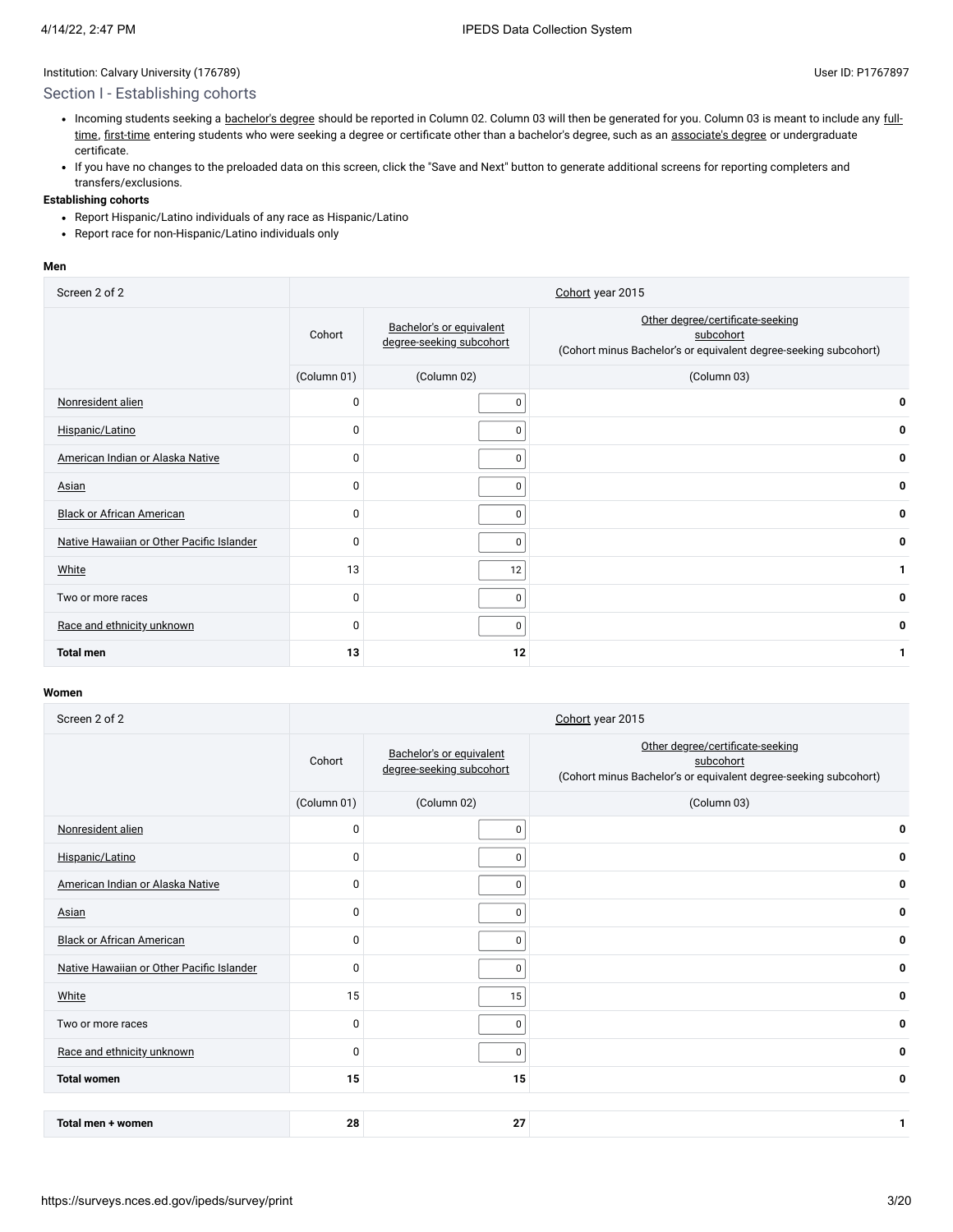## Section II - Bachelor's or equivalent degree-seeking subcohort - Completers within 150%

- In the columns below, report the status of the bachelor's [degree-seeking](javascript:openglossary(79)) subcohort of students listed in Column 10.
- Of the students in Column 10, those who attained a degree or certificate OTHER THAN A BACHELOR'S DEGREE within 150% of the normal time to complete the program as of August 31, 2021 should be reported in either Column 11 or 12, depending on the length of the program completed.
- Of the students in Column 10, those who attained a [bachelor's](javascript:openglossary(77)) degree or equivalent within 150% of normal time should be reported in Column 18.

#### **Subcohort of [full-time](javascript:openglossary(259)), [first-time](javascript:openglossary(241)) students seeking a bachelor's or equivalent degree**

- Report Hispanic/Latino individuals of any race as Hispanic/Latino
- Report race for non-Hispanic/Latino individuals only

#### **Men**

| Screen 1 of 4                                          | Cohort year 2015                        |                                                                                         |                                                                                         |                                                      |                                    |  |
|--------------------------------------------------------|-----------------------------------------|-----------------------------------------------------------------------------------------|-----------------------------------------------------------------------------------------|------------------------------------------------------|------------------------------------|--|
|                                                        | Bachelor's or                           | Subcohort students who completed their program within 150% of normal time to completion |                                                                                         |                                                      |                                    |  |
|                                                        | equivalent degree-<br>seeking subcohort | <b>O</b> Completers of programs of less<br>than 2 academic yrs (or equivalent)          | Completers of programs of at least 2<br>but less than 4 academic yrs (or<br>equivalent) | Completers of<br>bachelor's or<br>equivalent degrees | Total<br>completers<br>within 150% |  |
|                                                        | (Column 10)                             | (Column 11)                                                                             | (Column 12)                                                                             | (Column 18)                                          | (Column 29)                        |  |
| Nonresident alien                                      | 0                                       | 0                                                                                       | 0                                                                                       | 0                                                    | 0                                  |  |
| Hispanic/Latino                                        | 0                                       | 0                                                                                       | 0                                                                                       | 0                                                    | 0                                  |  |
| American Indian<br>or Alaska Native                    | $\Omega$                                | $\Omega$                                                                                | 0                                                                                       | 0                                                    | 0                                  |  |
| <b>Asian</b>                                           | 0                                       | $\mathbf 0$                                                                             | 0                                                                                       | 0                                                    | 0                                  |  |
| <b>Black or African</b><br>American                    | 0                                       | 0                                                                                       | 0                                                                                       | 0                                                    | 0                                  |  |
| <b>Native Hawaiian</b><br>or Other Pacific<br>Islander | $\Omega$                                | 0                                                                                       | 0                                                                                       | 0                                                    | 0                                  |  |
| White                                                  | 12                                      | $\pmb{0}$                                                                               | $\pmb{0}$                                                                               | 4                                                    | 4                                  |  |
| Two or more<br>races                                   | $\mathbf 0$                             | $\mathbf 0$                                                                             | 0                                                                                       | 0                                                    | 0                                  |  |
| Race and ethnicity<br>unknown                          | 0                                       | 0                                                                                       | 0                                                                                       | $\pmb{0}$                                            | 0                                  |  |
| <b>Total men</b>                                       | 12                                      | 0                                                                                       | 0                                                                                       | 4                                                    | 4                                  |  |

| Screen 1 of 4                                          | Cohort year 2015                        |                                                                                         |                                                                                                  |                                                      |                                    |  |  |
|--------------------------------------------------------|-----------------------------------------|-----------------------------------------------------------------------------------------|--------------------------------------------------------------------------------------------------|------------------------------------------------------|------------------------------------|--|--|
|                                                        | Bachelor's or                           | Subcohort students who completed their program within 150% of normal time to completion |                                                                                                  |                                                      |                                    |  |  |
|                                                        | equivalent degree-<br>seeking subcohort | <b>O</b> Completers of programs of less<br>than 2 academic yrs (or equivalent)          | <b>O</b> Completers of programs of at least 2<br>but less than 4 academic yrs (or<br>equivalent) | Completers of<br>bachelor's or<br>equivalent degrees | Total<br>completers<br>within 150% |  |  |
|                                                        | (Column 10)                             | (Column 11)                                                                             | (Column 12)                                                                                      | (Column 18)                                          | (Column 29)                        |  |  |
| Nonresident alien                                      | 0                                       | $\Omega$                                                                                | 0                                                                                                | 0                                                    | 0                                  |  |  |
| Hispanic/Latino                                        | 0                                       | 0                                                                                       | 0                                                                                                | 0                                                    | 0                                  |  |  |
| American Indian<br>or Alaska Native                    | 0                                       | $\Omega$                                                                                | 0                                                                                                | 0                                                    | 0                                  |  |  |
| <b>Asian</b>                                           | 0                                       |                                                                                         | 0                                                                                                | $\mathbf 0$                                          | 0                                  |  |  |
| <b>Black or African</b><br>American                    | 0                                       | $\Omega$                                                                                | 0                                                                                                | 0                                                    | 0                                  |  |  |
| <b>Native Hawaiian</b><br>or Other Pacific<br>Islander | O                                       | 0                                                                                       | 0                                                                                                | 0                                                    | 0                                  |  |  |
| White                                                  | 15                                      | $\Omega$                                                                                | $\overline{2}$                                                                                   | 6                                                    | 8                                  |  |  |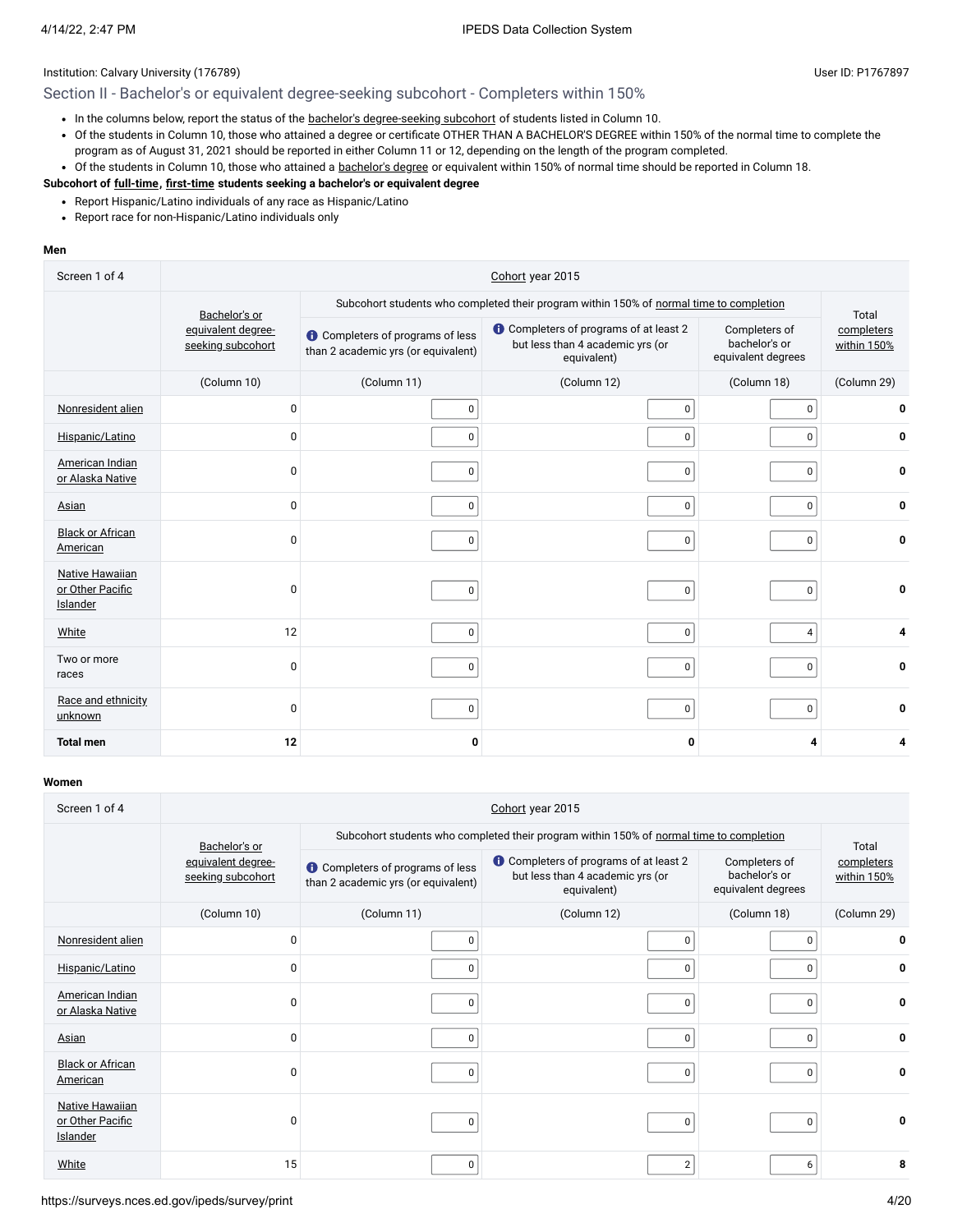| Two or more<br>races          |    |   | 0  | 0  |
|-------------------------------|----|---|----|----|
| Race and ethnicity<br>unknown |    |   | 0  | 0  |
| <b>Total women</b>            | 15 | O | n  | 8  |
|                               |    |   |    |    |
| Total men +<br>women          | 27 | o | 10 | 12 |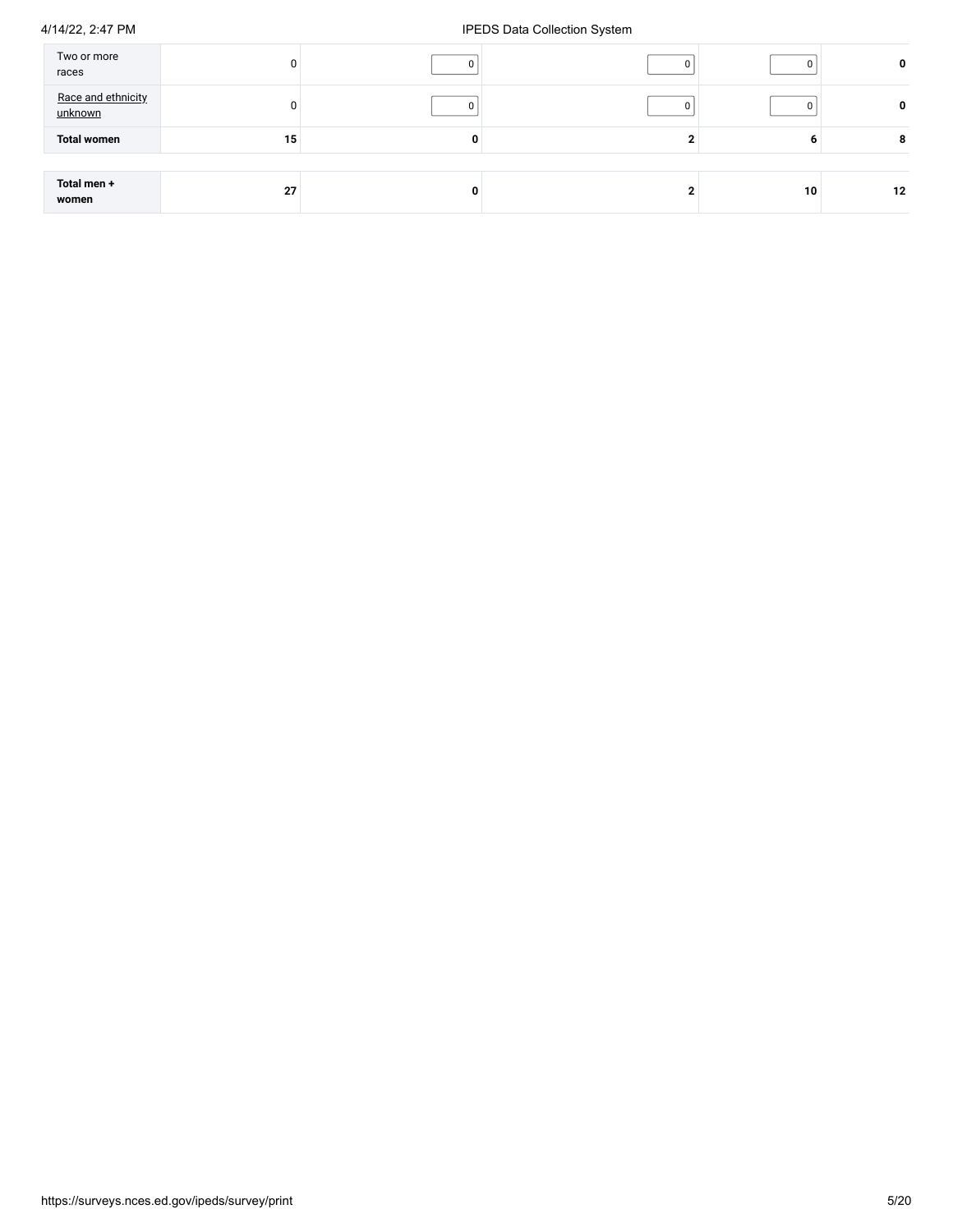## Section II - Bachelor's completers by length of time to degree

Those students in the bachelor's or equivalent [degree-seeking](javascript:openglossary(79)) subcohort who attained a [bachelor's](javascript:openglossary(77)) degree or equivalent within 150% of normal time to [completion,](javascript:openglossary(421)) as reported on the previous screen, are listed in Column 18. In Column 19, report the number of these students who earned a bachelor's degree in 4 years. In Column 20, report the number of these students who earned a bachelor's degree in 5 years. Column 21 will be calculated for you.

## **Subcohort of [full-time](javascript:openglossary(259)), [first-time](javascript:openglossary(241)) students seeking a bachelor's or equivalent degree**

- Report Hispanic/Latino individuals of any race as Hispanic/Latino
- Report race for non-Hispanic/Latino individuals only

## **Men**

| Screen 2 of 4                                | Cohort year 2015                 |                                |                                                                      |                                      |                                      |  |  |
|----------------------------------------------|----------------------------------|--------------------------------|----------------------------------------------------------------------|--------------------------------------|--------------------------------------|--|--|
|                                              | Bachelor's or equivalent degree- | Completed bachelor's<br>degree | Subcohort students who attained a bachelor's degree or<br>equivalent |                                      |                                      |  |  |
|                                              | seeking subcohort                | or equivalent within<br>150%   | Completed the<br>program in<br>4 yrs or less                         | Completed the<br>program in<br>5 yrs | Completed the<br>program in<br>6 yrs |  |  |
|                                              | (Column 10)                      | (Column 18)                    | (Column 19)                                                          | (Column 20)                          | (Column 21)                          |  |  |
| Nonresident alien                            | $\Omega$                         | 0                              | 0                                                                    | 0                                    | 0                                    |  |  |
| Hispanic/Latino                              | $\Omega$                         | $\mathbf{0}$                   | $\mathbf 0$                                                          | 0                                    | 0                                    |  |  |
| American Indian or Alaska<br><b>Native</b>   | $\Omega$                         | 0                              | $\mathbf 0$                                                          | $\mathsf 0$                          | 0                                    |  |  |
| Asian                                        | $\Omega$                         | 0                              | $\mathbf 0$                                                          | 0                                    | 0                                    |  |  |
| <b>Black or African American</b>             | 0                                | $\mathbf{0}$                   | $\mathbf 0$                                                          | $\mathbf 0$                          | 0                                    |  |  |
| Native Hawaiian or Other<br>Pacific Islander | $\Omega$                         | 0                              | $\mathbf 0$                                                          | $\mathsf 0$                          | 0                                    |  |  |
| White                                        | 12                               | 4                              | 3                                                                    | $\mathbf{1}$                         | 0                                    |  |  |
| Two or more races                            | $\Omega$                         | 0                              | 0                                                                    | 0                                    | 0                                    |  |  |
| Race and ethnicity unknown                   | $\Omega$                         | 0                              | $\mathbf 0$                                                          | $\mathbf 0$                          | 0                                    |  |  |
| <b>Total men</b>                             | 12                               | 4                              | 3                                                                    | 1                                    | 0                                    |  |  |

#### **Women**

| Screen 2 of 4                                | Cohort year 2015                 |                                |                                                                      |                                      |                                      |  |
|----------------------------------------------|----------------------------------|--------------------------------|----------------------------------------------------------------------|--------------------------------------|--------------------------------------|--|
|                                              | Bachelor's or equivalent degree- | Completed bachelor's<br>degree | Subcohort students who attained a bachelor's degree or<br>equivalent |                                      |                                      |  |
|                                              | seeking subcohort                | or equivalent within<br>150%   | Completed the<br>program in<br>4 yrs or less                         | Completed the<br>program in<br>5 yrs | Completed the<br>program in<br>6 yrs |  |
|                                              | (Column 10)                      | (Column 18)                    | (Column 19)                                                          | (Column 20)                          | (Column 21)                          |  |
| Nonresident alien                            | $\Omega$                         | $\Omega$                       |                                                                      |                                      | 0                                    |  |
| Hispanic/Latino                              | $\mathbf 0$                      | 0                              |                                                                      |                                      | 0                                    |  |
| American Indian or Alaska<br>Native          | $\mathbf 0$                      | 0                              |                                                                      |                                      | 0                                    |  |
| Asian                                        | $\Omega$                         | $\mathbf 0$                    |                                                                      |                                      | 0                                    |  |
| <b>Black or African American</b>             | $\Omega$                         | 0                              | $\mathbf{0}$                                                         | $\pmb{0}$                            | 0                                    |  |
| Native Hawaiian or Other<br>Pacific Islander | $\Omega$                         | 0                              |                                                                      |                                      | $\mathbf{0}$                         |  |
| White                                        | 15                               | 6                              | $\mathbf 0$                                                          | $\overline{4}$                       | $\mathbf{2}$                         |  |
| Two or more races                            | $\mathbf 0$                      | 0                              | $\mathbf 0$                                                          | $\pmb{0}$                            | 0                                    |  |
| Race and ethnicity unknown                   | $\mathbf 0$                      | $\mathbf 0$                    |                                                                      |                                      | 0                                    |  |
| <b>Total women</b>                           | 15                               | 6                              | 0                                                                    | 4                                    | $\mathbf{2}$                         |  |

https://surveys.nces.ed.gov/ipeds/survey/print 6/20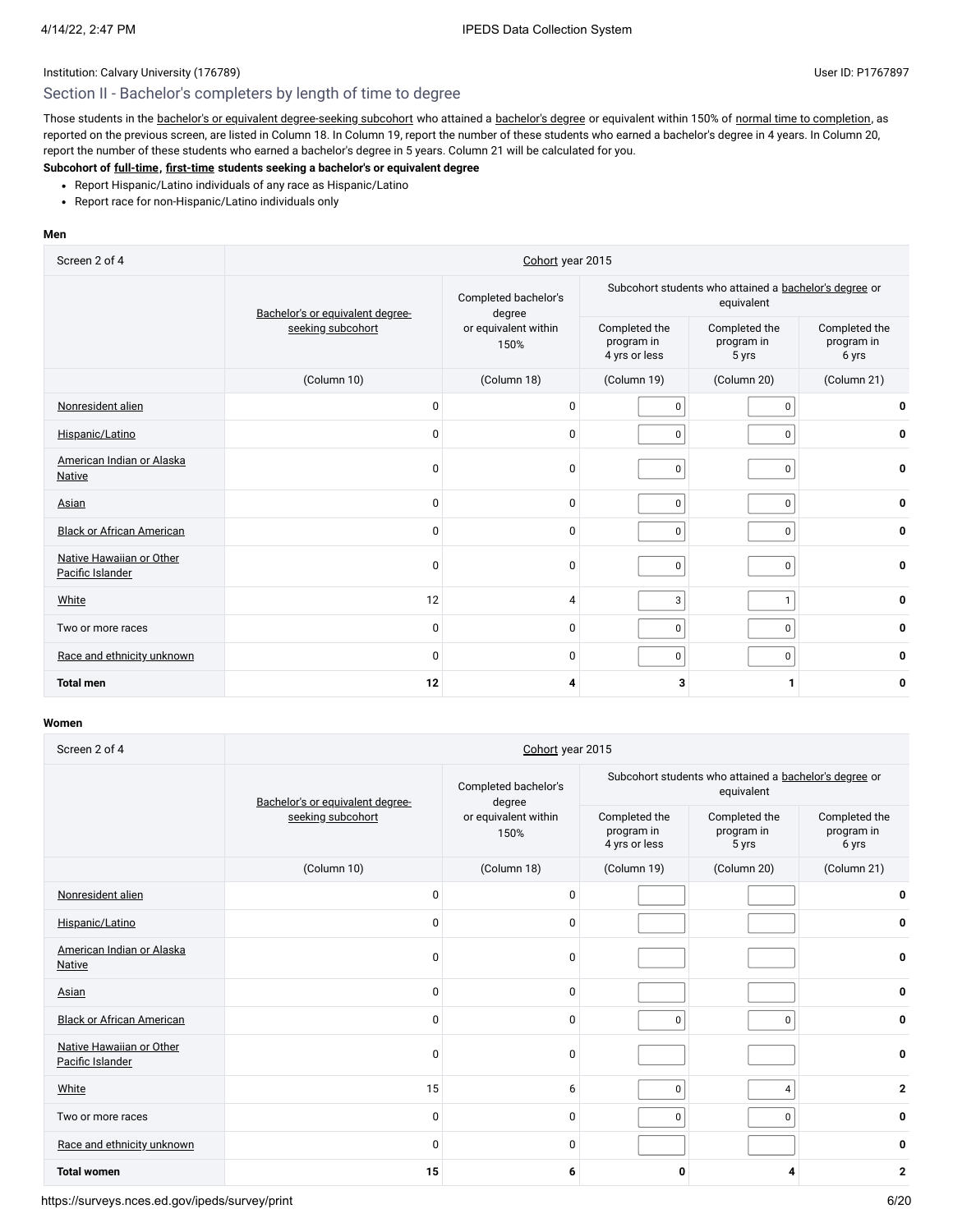| Tota<br>womer<br>mo | 10 |  |  |
|---------------------|----|--|--|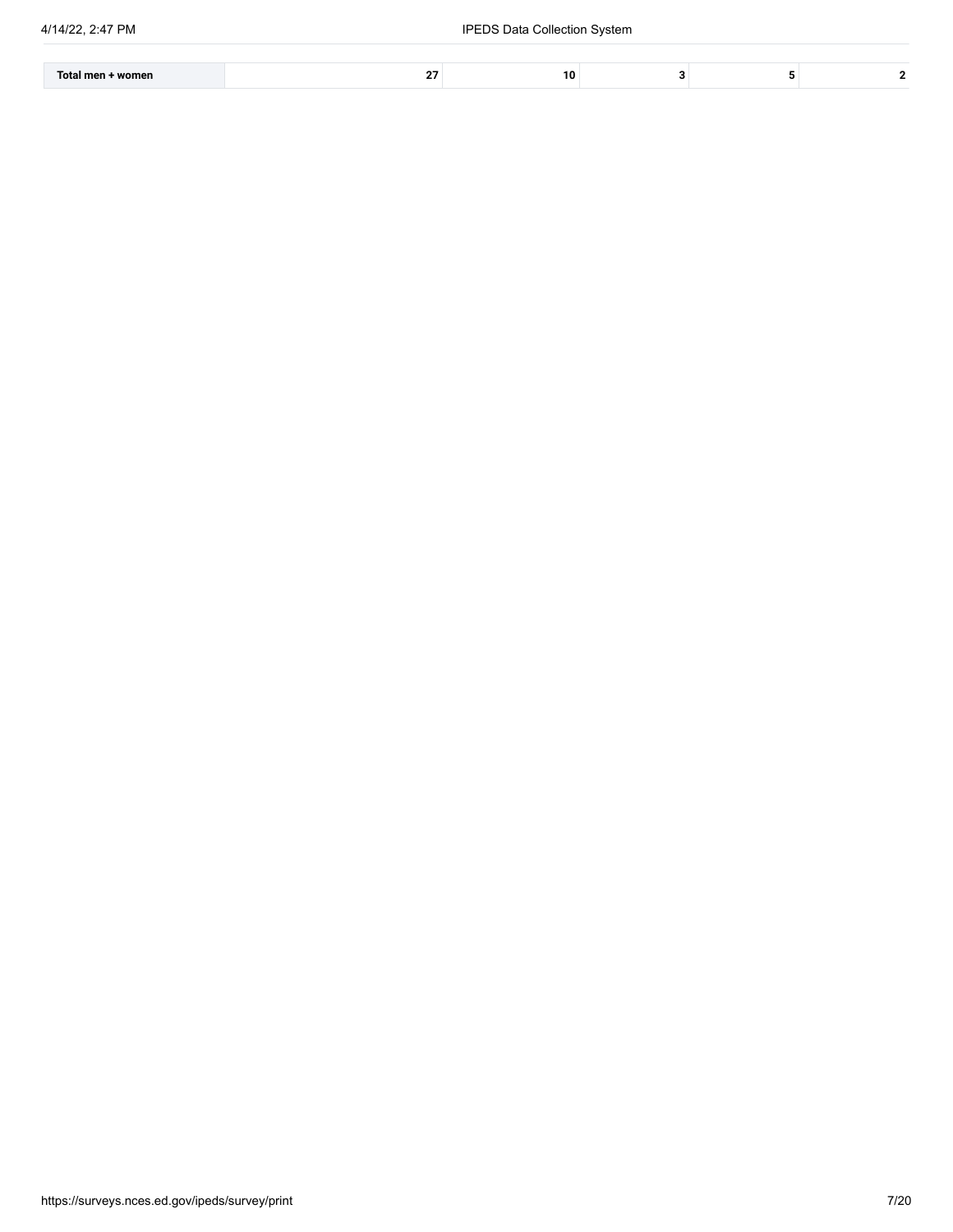## Institution: Calvary University (176789) and the USE of the USE of the USE of the USE of the USE of the USE of the USE of the USE of the USE of the USE of the USE of the USE of the USE of the USE of the USE of the USE of t

## Section II - Bachelor's or equivalent degree-seeking subcohort - Transfers/exclusions

- In the columns below, report the status of those students in the BACHELOR'S OR EQUIVALENT [DEGREE-SEEKING SUBCOHORT](javascript:openglossary(79)) listed in Column 10 who did not complete a program within 150% of normal time to [completion.](javascript:openglossary(421))
- Report [transfers-out](javascript:openglossary(657)) who did not complete a program in Column 30. If the mission of your institution includes providing substantial preparation for students to enroll in another eligible institution WITHOUT having completed a program, you must report transfer-out data in Column 30. A school is required to report only on those students that the school knows have transferred to another eligible institution. A school must document that the student actually transferred. If it is not part of your mission, you may report transfer-out data if you wish.
- Report eligible [exclusions](javascript:openglossary(207)) from the subcohort in Column 45. The ONLY allowable categories for this column are: Students who died or became permanently disabled Students who left school to serve in the armed forces (or have been called up to active duty) Students who left school to serve with a foreign aid service of the Federal Government Students who left school to serve on an official church mission
- Column 52 [No longer enrolled] will be calculated for you. This includes students who have dropped out as well as those who completed in greater than 150% of normal time.
- If you do not have any values to report in either Column 30, 45, or 51, you must enter at least one zero in a field on this screen to continue.

#### **Subcohort of [full-time](javascript:openglossary(259)), [first-time](javascript:openglossary(241)) students seeking a bachelor's or equivalent degree**

- Report Hispanic/Latino individuals of any race as Hispanic/Latino
- Report race for non-Hispanic/Latino individuals only

#### **Men**

| Screen 3 of 4                                | Cohort year 2015                                           |                                    |                                |                     |                   |                       |  |
|----------------------------------------------|------------------------------------------------------------|------------------------------------|--------------------------------|---------------------|-------------------|-----------------------|--|
|                                              | Bachelor's or<br>equivalent<br>degree-seeking<br>subcohort | Total<br>completers<br>within 150% | Total transfer-out<br>students | Total<br>exclusions | Still<br>enrolled | No longer<br>enrolled |  |
|                                              | (Column 10)                                                | (Column 29)                        | (Column 30)                    | (Column 45)         | (Column 51)       | (Column 52)           |  |
| Nonresident alien                            | $\mathbf 0$                                                | $\mathbf 0$                        |                                |                     |                   | 0                     |  |
| Hispanic/Latino                              | $\mathbf 0$                                                | 0                                  |                                |                     |                   | 0                     |  |
| American Indian or Alaska Native             | $\mathbf 0$                                                | $\mathbf 0$                        | 0                              | 0                   | $\mathbf 0$       | 0                     |  |
| Asian                                        | $\mathbf 0$                                                | $\mathbf 0$                        |                                |                     |                   | 0                     |  |
| <b>Black or African American</b>             | $\mathbf 0$                                                | $\mathbf 0$                        | $\mathbf{0}$                   | 0                   | $\mathbf 0$       | 0                     |  |
| Native Hawaiian or Other Pacific<br>Islander | $\mathbf 0$                                                | 0                                  |                                |                     |                   | 0                     |  |
| White                                        | 12                                                         | $\overline{4}$                     | $\mathbf{1}$                   | $\mathbf 0$         | $\mathbf 0$       | $\overline{7}$        |  |
| Two or more races                            | $\mathbf 0$                                                | $\mathbf 0$                        |                                |                     |                   | 0                     |  |
| Race and ethnicity unknown                   | $\Omega$                                                   | $\mathbf 0$                        |                                |                     |                   | 0                     |  |
| <b>Total men</b>                             | 12                                                         | 4                                  |                                | 0                   | 0                 | $\overline{7}$        |  |

#### **Women**

| Screen 3 of 4                                |                                                            |                                                                      | Cohort year 2015 |                     |                   |                       |
|----------------------------------------------|------------------------------------------------------------|----------------------------------------------------------------------|------------------|---------------------|-------------------|-----------------------|
|                                              | Bachelor's or<br>equivalent<br>degree-seeking<br>subcohort | Total<br>Total transfer-out<br>completers<br>students<br>within 150% |                  | Total<br>exclusions | Still<br>enrolled | No longer<br>enrolled |
|                                              | (Column 10)                                                | (Column 29)                                                          | (Column 30)      | (Column 45)         | (Column 51)       | (Column 52)           |
| Nonresident alien                            | 0                                                          | 0                                                                    |                  |                     |                   | 0                     |
| Hispanic/Latino                              | 0                                                          | 0                                                                    |                  |                     |                   | 0                     |
| American Indian or Alaska Native             | 0                                                          | $\Omega$                                                             |                  |                     |                   | 0                     |
| Asian                                        | 0                                                          | 0                                                                    |                  |                     |                   | 0                     |
| <b>Black or African American</b>             | 0                                                          | 0                                                                    | $\mathbf 0$      | 0                   | $\Omega$          | 0                     |
| Native Hawaiian or Other Pacific<br>Islander | 0                                                          | 0                                                                    |                  |                     |                   | 0                     |

https://surveys.nces.ed.gov/ipeds/survey/print 8/20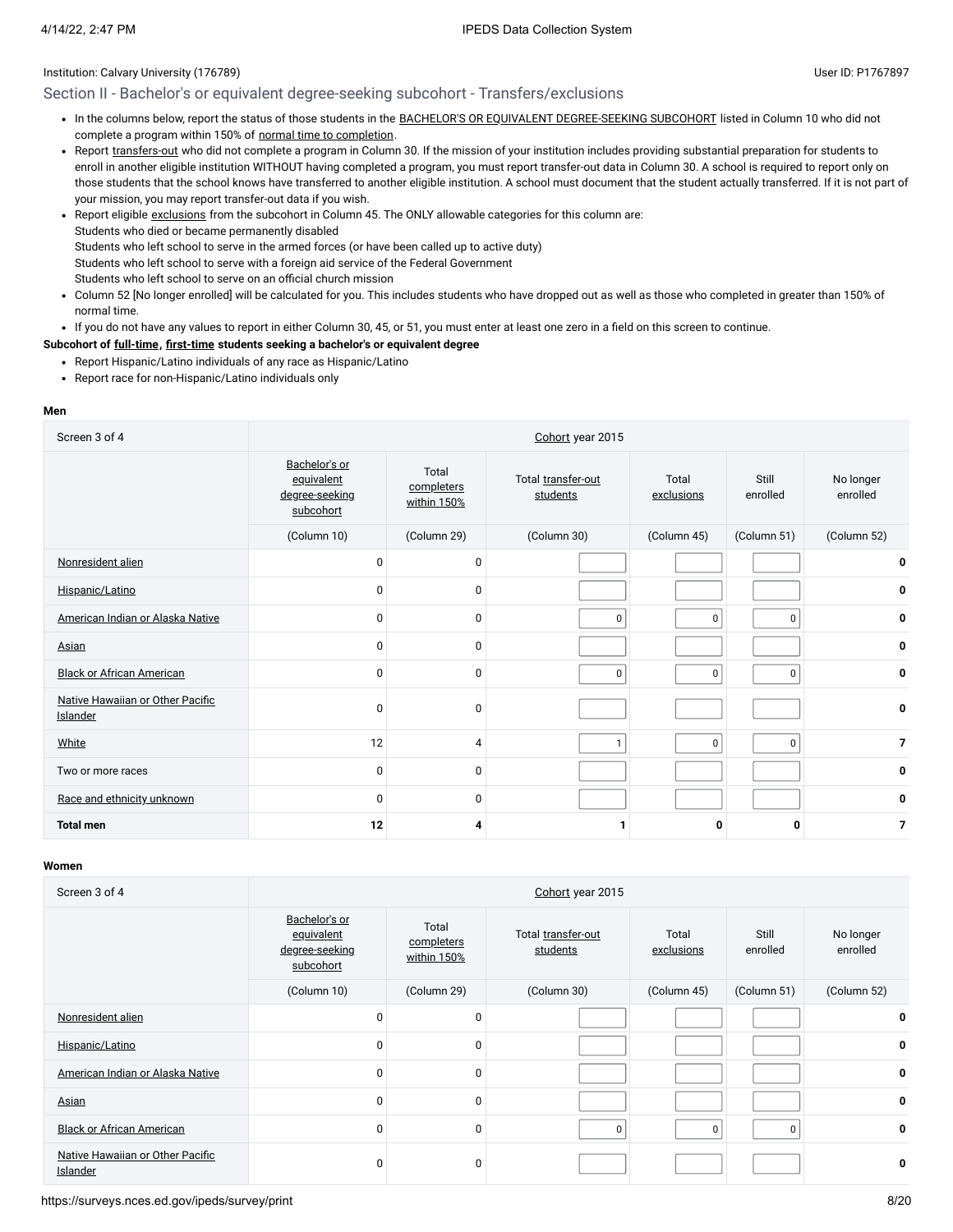| White                      | 15 <sub>1</sub> | 8  |   |                   | o  |
|----------------------------|-----------------|----|---|-------------------|----|
| Two or more races          |                 |    |   |                   | 0  |
| Race and ethnicity unknown |                 |    |   |                   | 0  |
| <b>Total women</b>         | 15              |    | 0 | o                 | O  |
|                            |                 |    |   |                   |    |
| Total men + women          | 27              | 12 | 0 | $\triangledown$ 0 | 13 |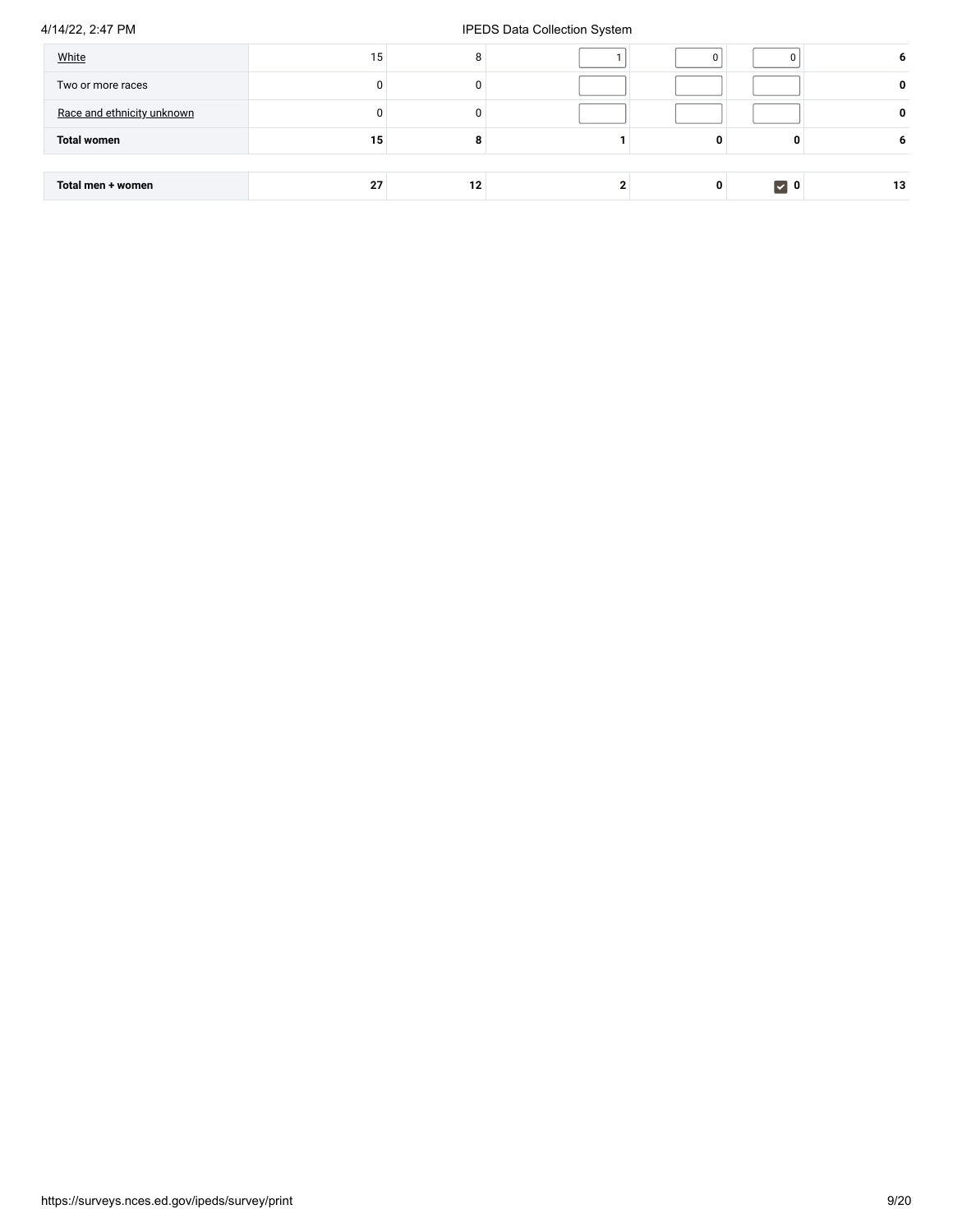Section II - Bachelor's or equivalent degree-seeking cohort - Pell recipients and a recipients of a subsidized Direct Loan who did not receive a Pell Grant

#### **For each subcohort, report the number of students in the cohort, total exclusions for the cohort, the number of students that completed a bachelor's or equivalent degree within 150% of normal time to completion, and the total completers within 150%.**

Recipients of a Pell Grant and Recipients of a Direct Subsidized Loan that did not receive a Pell Grant are **mutually exclusive**, that is, if a student is in one cohort, they cannot be in the other cohort.

- The total of these 2 subcohorts must be less than the Bachelor's or equivalent degree-seeking cohort

#### **Subcohort of [full-time](javascript:openglossary(259)), [first-time](javascript:openglossary(241)) students seeking a bachelor's or equivalent degree**

| Screen 4 of 4                                                                                      | Cohort year 2015                |                  |                                                                |                                 |  |
|----------------------------------------------------------------------------------------------------|---------------------------------|------------------|----------------------------------------------------------------|---------------------------------|--|
|                                                                                                    | Number of students<br>in cohort | Total exclusions | Completed<br>bachelor's degree<br>or equivalent<br>within 150% | Total completers<br>within 150% |  |
|                                                                                                    | (Column 10)                     | (Column 45)      | (Column 18)                                                    | (Column 29)                     |  |
| Bachelor's or equivalent degree-seeking cohort                                                     | 27                              | U                | 10                                                             | 12                              |  |
| Recipients of a Pell Grant (within entering year)                                                  | 14                              | $\Omega$         | 6                                                              | 6                               |  |
| Recipients of a Direct Subsidized Loan (within entering year) that did<br>not receive a Pell Grant |                                 | 0                |                                                                | 0                               |  |
| Did not receive either a Pell Grant or Direct Subsidized Loan (within<br>entering year)            | 12                              |                  |                                                                | 6                               |  |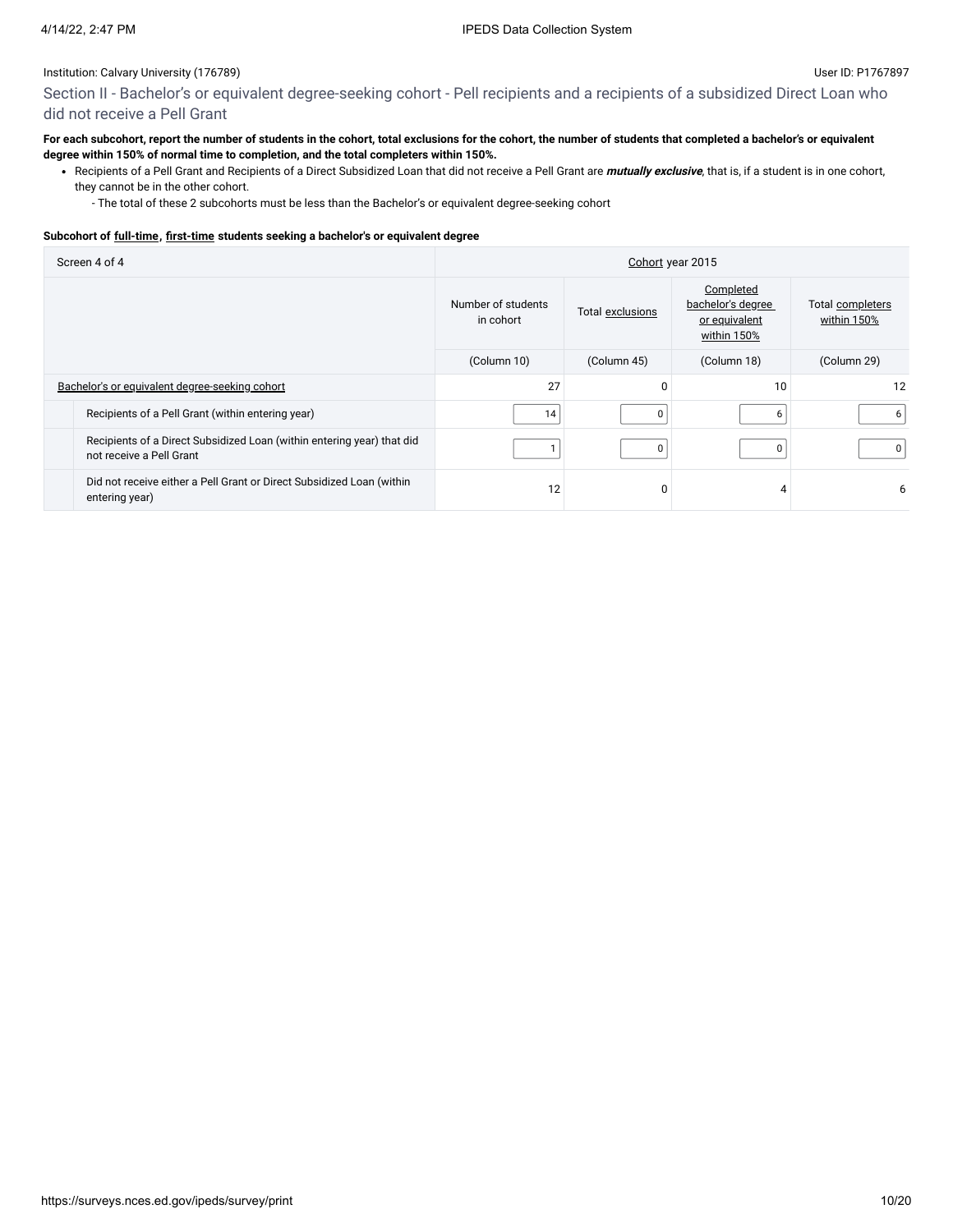## Section III - Other degree/certificate-seeking subcohort - Completers within 150%

- In the columns below, report the status of the subcohort of students seeking other than a bachelor's or equivalent degree listed in Column 10.
- Of the students in Column 10, those who attained a degree or certificate other than a bachelor's degree within 150% of the normal time to complete the program as of August 31, 2021 should be reported in either Column 11 or 12, depending on the length of the program completed.
- Of the students in Column 10, those who attained a bachelor's degree or equivalent within 150% of normal time should be reported in Column 18.

# **Subcohort of [full-time](javascript:openglossary(259)), [first-time](javascript:openglossary(241)) students seeking other than a bachelor's degree**

- Report Hispanic/Latino individuals of any race as Hispanic/Latino
- Report race for non-Hispanic/Latino individuals only

#### **Men**

| Screen 1 of 3                                   | Cohort year 2015                         |                                                                                   |                                                                                         |                                                      |                                    |  |  |  |
|-------------------------------------------------|------------------------------------------|-----------------------------------------------------------------------------------|-----------------------------------------------------------------------------------------|------------------------------------------------------|------------------------------------|--|--|--|
|                                                 | Other                                    |                                                                                   | Subcohort students who completed their program within 150% of normal time to completion |                                                      |                                    |  |  |  |
|                                                 | degree/certificate-<br>seeking subcohort | <b>O</b> Completers of programs of<br>less than 2 academic yrs (or<br>equivalent) | Completers of programs of at least 2<br>but less than 4 academic yrs (or<br>equivalent) | Completers of<br>bachelor's or<br>equivalent degrees | Total<br>completers<br>within 150% |  |  |  |
|                                                 | (Column 10)                              | (Column 11)                                                                       | (Column 12)                                                                             | (Column 18)                                          | (Column 29)                        |  |  |  |
| Nonresident alien                               | $\mathbf{0}$                             |                                                                                   |                                                                                         |                                                      | 0                                  |  |  |  |
| Hispanic/Latino                                 | $\Omega$                                 |                                                                                   |                                                                                         |                                                      | 0                                  |  |  |  |
| American Indian<br>or Alaska Native             | $\Omega$                                 |                                                                                   |                                                                                         |                                                      | 0                                  |  |  |  |
| Asian                                           | $\Omega$                                 |                                                                                   |                                                                                         |                                                      | 0                                  |  |  |  |
| <b>Black or African</b><br>American             | $\mathbf{0}$                             |                                                                                   |                                                                                         |                                                      | 0                                  |  |  |  |
| Native Hawaiian<br>or Other Pacific<br>Islander | $\mathbf{0}$                             |                                                                                   |                                                                                         |                                                      | 0                                  |  |  |  |
| White                                           | $\mathbf{1}$                             | $\pmb{0}$                                                                         | 0                                                                                       | $\mathbf 0$                                          | 0                                  |  |  |  |
| Two or more<br>races                            | $\mathbf{0}$                             |                                                                                   |                                                                                         |                                                      | 0                                  |  |  |  |
| Race and<br>ethnicity<br>unknown                | $\Omega$                                 |                                                                                   |                                                                                         |                                                      | 0                                  |  |  |  |
| <b>Total men</b>                                | 1                                        | 0                                                                                 | 0                                                                                       | 0                                                    | 0                                  |  |  |  |

| Screen 1 of 3                                          | Cohort year 2015                         |                                                                                   |                                                                                                  |                                                      |                           |  |  |  |
|--------------------------------------------------------|------------------------------------------|-----------------------------------------------------------------------------------|--------------------------------------------------------------------------------------------------|------------------------------------------------------|---------------------------|--|--|--|
|                                                        | Other                                    |                                                                                   | Subcohort students who completed their program within 150% of normal time to completion          |                                                      | Total                     |  |  |  |
|                                                        | degree/certificate-<br>seeking subcohort | <b>O</b> Completers of programs of<br>less than 2 academic yrs (or<br>equivalent) | <b>O</b> Completers of programs of at least 2<br>but less than 4 academic yrs (or<br>equivalent) | Completers of<br>bachelor's or<br>equivalent degrees | completers<br>within 150% |  |  |  |
|                                                        | (Column 10)                              | (Column 11)                                                                       | (Column 12)                                                                                      | (Column 18)                                          | (Column 29)               |  |  |  |
| Nonresident alien                                      | $\mathbf{0}$                             |                                                                                   |                                                                                                  |                                                      | 0                         |  |  |  |
| Hispanic/Latino                                        | $\Omega$                                 |                                                                                   |                                                                                                  |                                                      | 0                         |  |  |  |
| American Indian<br>or Alaska Native                    | $\Omega$                                 |                                                                                   |                                                                                                  |                                                      | 0                         |  |  |  |
| <b>Asian</b>                                           | 0                                        |                                                                                   |                                                                                                  |                                                      | 0                         |  |  |  |
| <b>Black or African</b><br>American                    | $\Omega$                                 |                                                                                   |                                                                                                  |                                                      | 0                         |  |  |  |
| <b>Native Hawaiian</b><br>or Other Pacific<br>Islander | $\Omega$                                 |                                                                                   |                                                                                                  |                                                      | 0                         |  |  |  |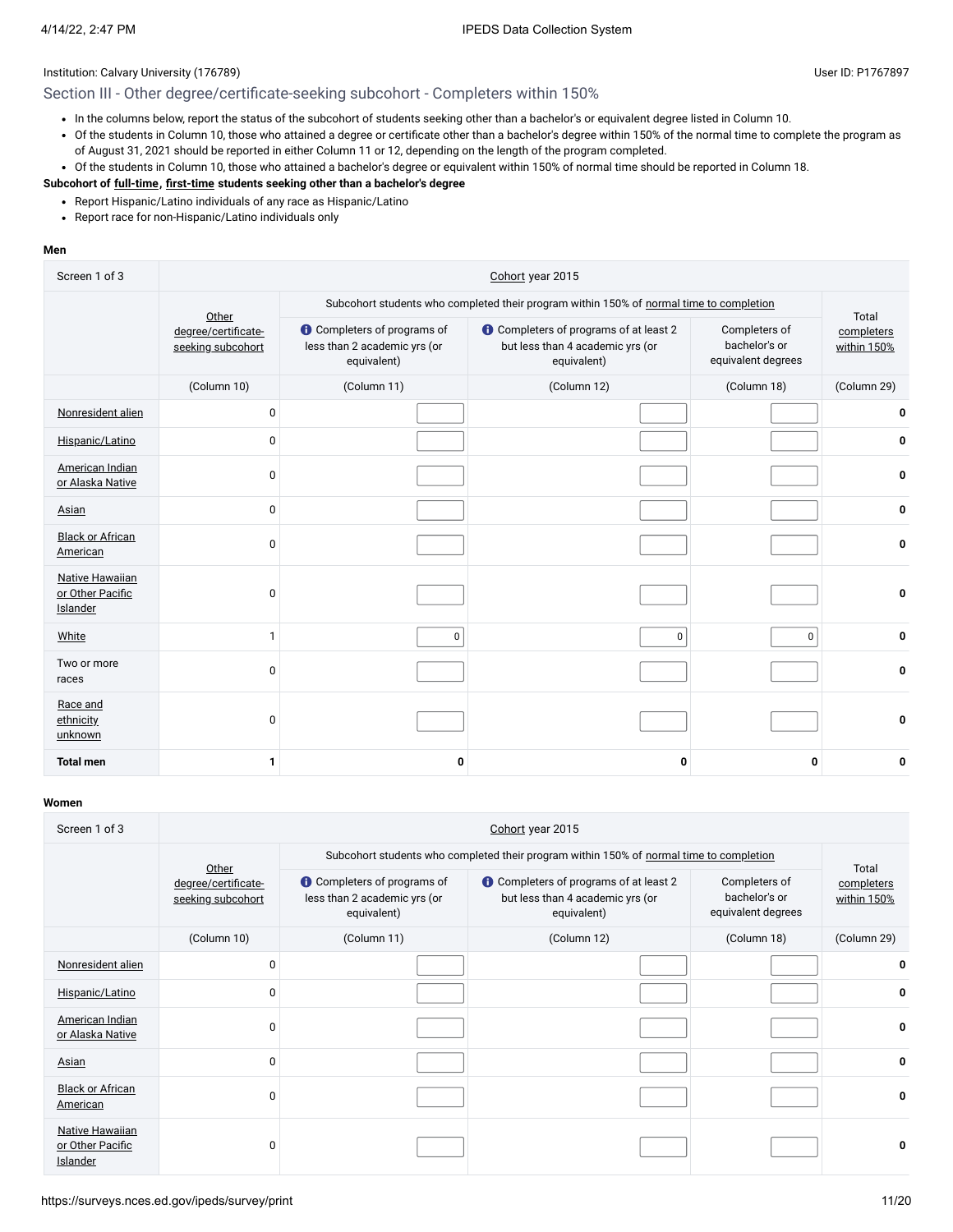| White                            | $\mathbf{0}$ |              |   |   | 0           |
|----------------------------------|--------------|--------------|---|---|-------------|
| Two or more<br>races             | 0            |              |   |   | 0           |
| Race and<br>ethnicity<br>unknown | $\Omega$     |              |   |   | 0           |
| <b>Total women</b>               | 0            | $\mathbf{0}$ | 0 | 0 | $\mathbf 0$ |
|                                  |              |              |   |   |             |
| Total men +<br>women             |              | 0            | 0 | 0 | $\mathbf 0$ |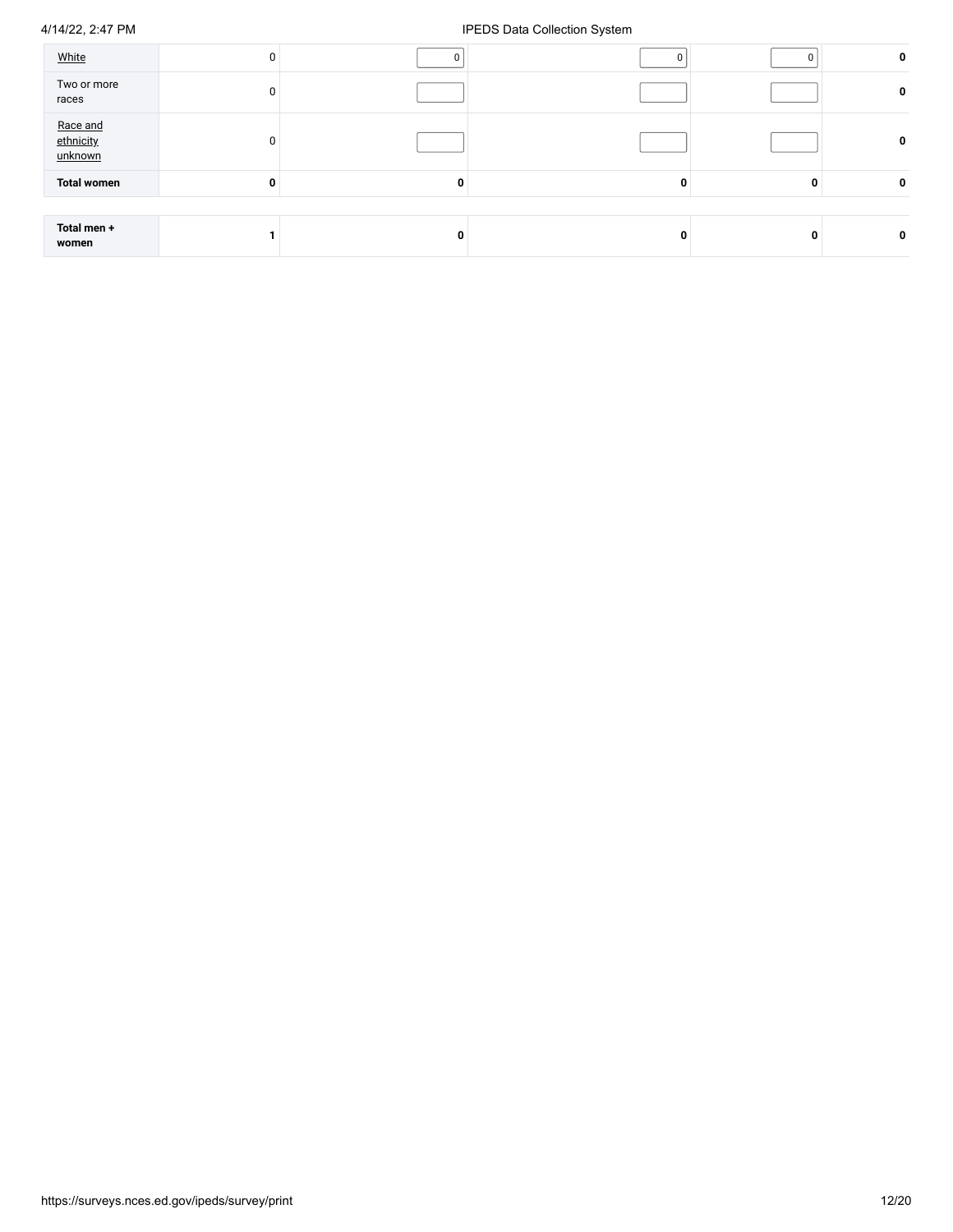## Section III - Other degree/certificate-seeking subcohort - Transfers/exclusions

- In the columns below, report the status of those students in the OTHER [DEGREE/CERTIFICATE-SEEKING SUBCOHORT](javascript:openglossary(441)) listed in Column 10 who did not complete a program within 150% of normal time to [completion](javascript:openglossary(421)).
- Report [transfers-out](javascript:openglossary(657)) who did not complete a program in Column 30. A school is required to report only on those students that the school knows have transferred to another eligible institution. A school must document that the student actually transferred. If it is not part of your mission, you may report transfer-out data if you wish.
- Report eligible [exclusions](javascript:openglossary(207)) from the subcohort in Column 45. The ONLY allowable categories for this column are: Students who died or became permanently disabled
- Students who left school to serve in the armed forces (or have been called up to active duty)
- Students who left school to serve with a foreign aid service of the Federal Government
- Students who left school to serve on an official church mission
- Column 52 [No longer enrolled] will be calculated for you. This includes students who dropped out as well as those who completed in greater than 150% of normal time.
- If you do not have any values to report in either Column 30, 45, or 51, you must enter at least one zero in a field on this screen to continue.

## **Subcohort of [full-time](javascript:openglossary(259)), [first-time](javascript:openglossary(241)) students seeking other than a bachelor's degree**

- Report Hispanic/Latino individuals of any race as Hispanic/Latino
- Report race for non-Hispanic/Latino individuals only

#### **Men**

| Screen 2 of 3                                | Cohort year 2015                              |                                 |                                |                     |                   |                       |
|----------------------------------------------|-----------------------------------------------|---------------------------------|--------------------------------|---------------------|-------------------|-----------------------|
|                                              | Other degree/certificate-seeking<br>subcohort | Total completers<br>within 150% | Total transfer-out<br>students | Total<br>exclusions | Still<br>enrolled | No longer<br>enrolled |
|                                              | (Column 10)                                   | (Column 29)                     | (Column 30)                    | (Column 45)         | (Column<br>51)    | (Column 52)           |
| Nonresident alien                            | 0                                             | 0                               |                                |                     |                   | 0                     |
| Hispanic/Latino                              | 0                                             | $\mathbf 0$                     |                                |                     |                   | 0                     |
| American Indian or Alaska<br><b>Native</b>   | 0                                             | $\mathbf 0$                     |                                |                     |                   | 0                     |
| Asian                                        | 0                                             | $\mathbf 0$                     |                                |                     |                   | 0                     |
| <b>Black or African American</b>             | 0                                             | $\mathbf 0$                     |                                |                     |                   | 0                     |
| Native Hawaiian or Other<br>Pacific Islander | 0                                             | 0                               |                                |                     |                   | 0                     |
| White                                        | $\mathbf{1}$                                  | 0                               | $\mathbf 0$                    | $\pmb{0}$           | $\Omega$          | 1                     |
| Two or more races                            | 0                                             | 0                               |                                |                     |                   | 0                     |
| Race and ethnicity unknown                   | 0                                             | 0                               |                                |                     |                   | 0                     |
| <b>Total men</b>                             | 1                                             | 0                               | 0                              | 0                   | 0                 | 1                     |

#### **Women**

| Screen 2 of 3                                |                                               | Cohort year 2015                |                                |                     |                   |                       |  |
|----------------------------------------------|-----------------------------------------------|---------------------------------|--------------------------------|---------------------|-------------------|-----------------------|--|
|                                              | Other degree/certificate-seeking<br>subcohort | Total completers<br>within 150% | Total transfer-out<br>students | Total<br>exclusions | Still<br>enrolled | No longer<br>enrolled |  |
|                                              | (Column 10)                                   | (Column 29)                     | (Column 30)                    | (Column 45)         | (Column<br>51)    | (Column 52)           |  |
| Nonresident alien                            | $\mathbf 0$                                   | 0                               |                                |                     |                   | 0                     |  |
| Hispanic/Latino                              | $\mathbf 0$                                   | 0                               |                                |                     |                   | 0                     |  |
| American Indian or Alaska<br><b>Native</b>   | $\mathbf 0$                                   | $\mathbf 0$                     |                                |                     |                   | 0                     |  |
| Asian                                        | $\mathbf 0$                                   | 0                               |                                |                     |                   | 0                     |  |
| <b>Black or African American</b>             | $\mathbf 0$                                   | 0                               |                                |                     |                   | 0                     |  |
| Native Hawaiian or Other<br>Pacific Islander | $\mathbf 0$                                   | 0                               |                                |                     |                   | 0                     |  |
| White                                        | $\mathbf 0$                                   | 0                               |                                |                     |                   | 0                     |  |

https://surveys.nces.ed.gov/ipeds/survey/print 13/20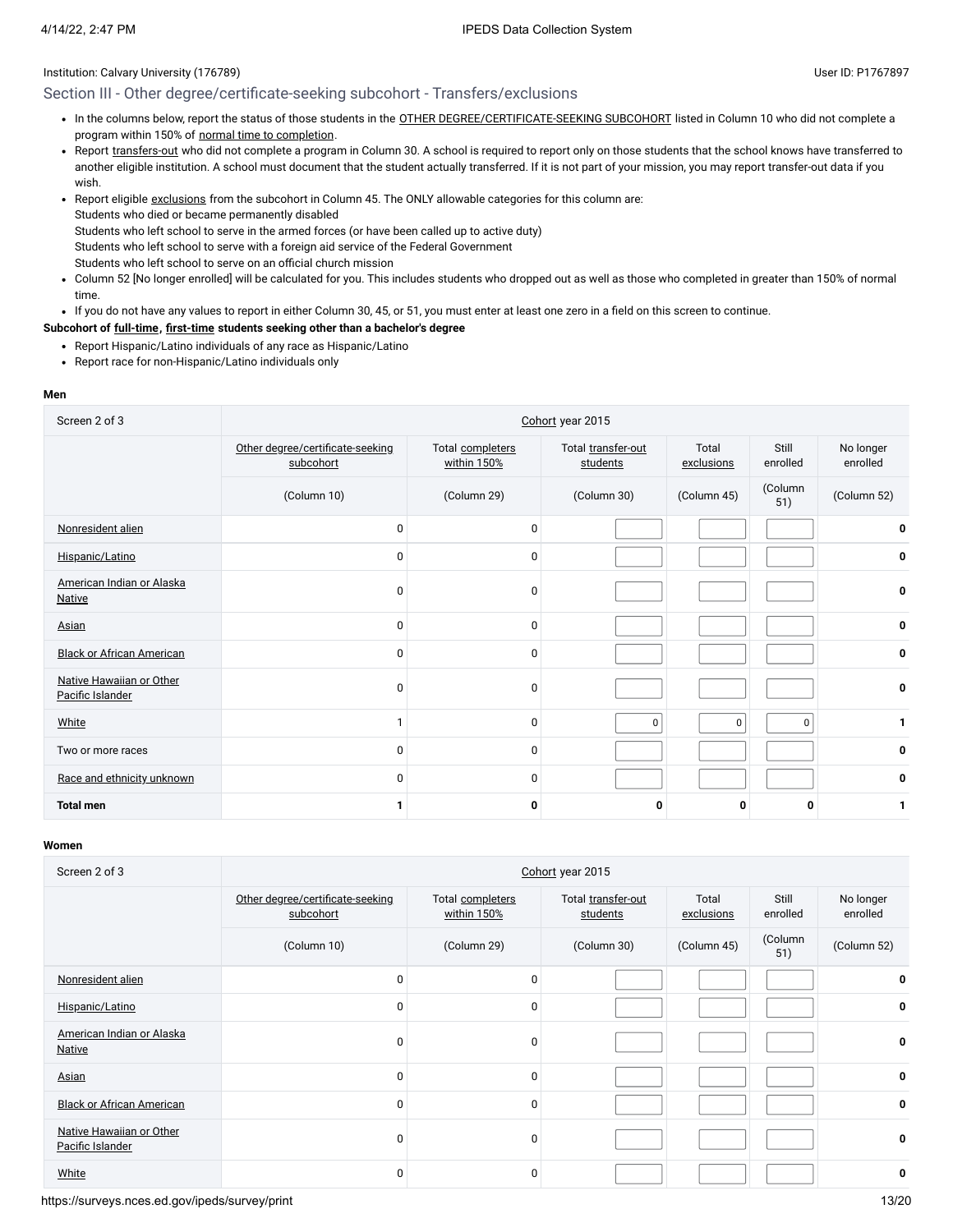| Two or more races          |   |  |          | 0 |
|----------------------------|---|--|----------|---|
| Race and ethnicity unknown |   |  |          | 0 |
| <b>Total women</b>         | 0 |  |          | 0 |
|                            |   |  |          |   |
| Total men + women          |   |  | $\vee$ 0 |   |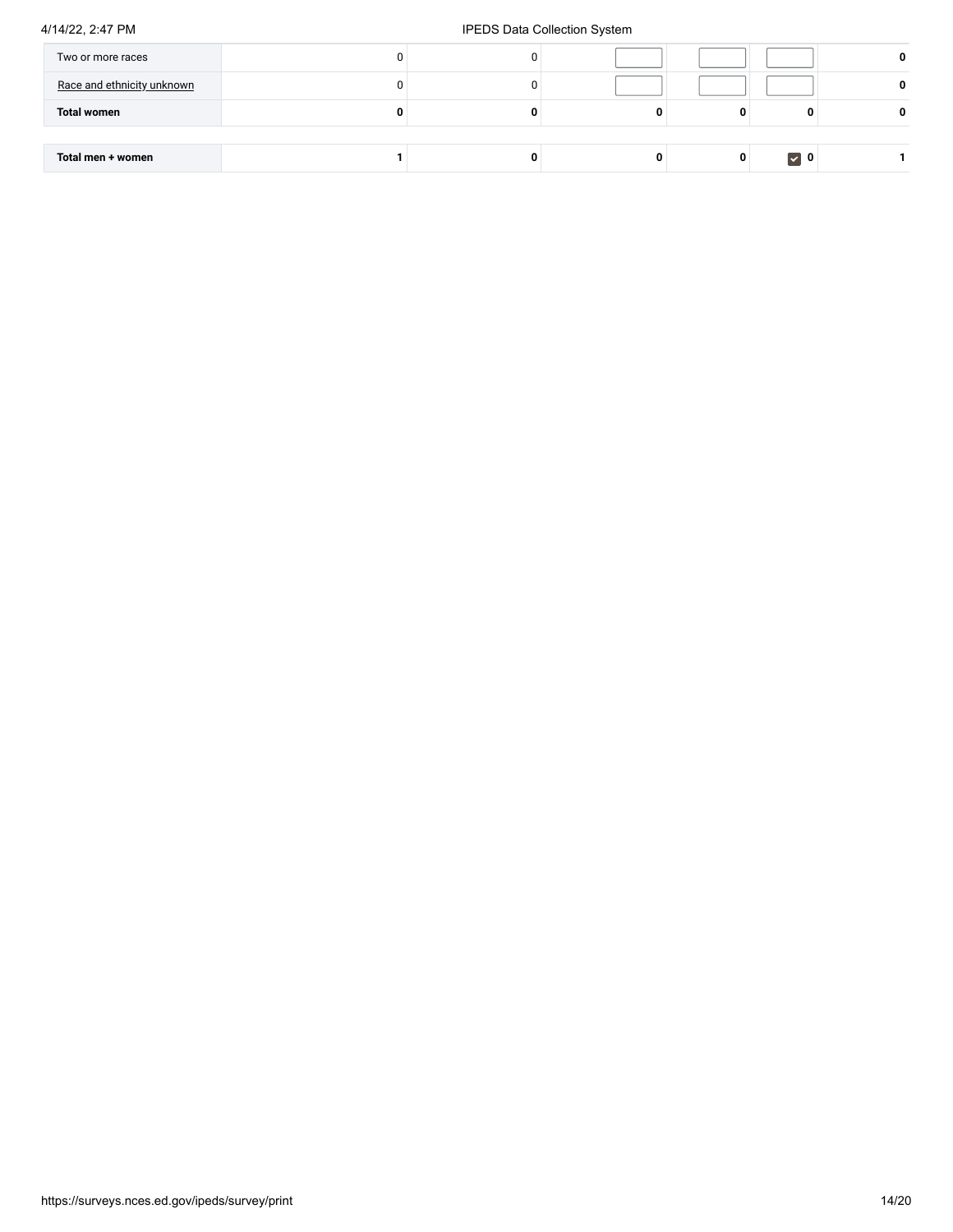Section III - Other degree/certificate-seeking subcohort - Pell recipients and recipients of a subsidized Direct Loan who did not receive a Pell Grant

#### **For each subcohort, report the number of students in the cohort, total exclusions for the cohort, the number of students who completed a bachelor's or equivalent degree with 150%, and the total completers within 150%.**

Recipients of a Pell Grant and Recipients of a Direct Subsidized Loan that did not receive a Pell Grant are **mutually exclusive**, that is, if a student is in one cohort, they cannot be in the other cohort.

- The total of these 2 subcohorts must be less than the other degree/certificate-seeking cohort

#### **Subcohort of [full-time](javascript:openglossary(259)), [first-time](javascript:openglossary(241)) students seeking other than a bachelor's degree**

| Screen 3 of 3                                                                                      | Cohort year 2015                |                  |                                                                |                                 |  |
|----------------------------------------------------------------------------------------------------|---------------------------------|------------------|----------------------------------------------------------------|---------------------------------|--|
|                                                                                                    | Number of students<br>in cohort | Total exclusions | Completed<br>bachelor's degree<br>or equivalent<br>within 150% | Total completers<br>within 150% |  |
|                                                                                                    | (Column 10)                     | (Column 45)      | (Column 18)                                                    | (Column 29)                     |  |
| Other degree/certificate-seeking cohort                                                            |                                 |                  | $\Omega$                                                       |                                 |  |
| Recipients of a Pell Grant (within entering year)                                                  | $\Omega$                        |                  |                                                                | 0                               |  |
| Recipients of a Direct Subsidized Loan (within entering year) that did<br>not receive a Pell Grant | 0                               | n                |                                                                | 0                               |  |
| Did not receive either a Pell Grant or Direct Subsidized Loan (within<br>entering year)            |                                 |                  | $\Omega$                                                       |                                 |  |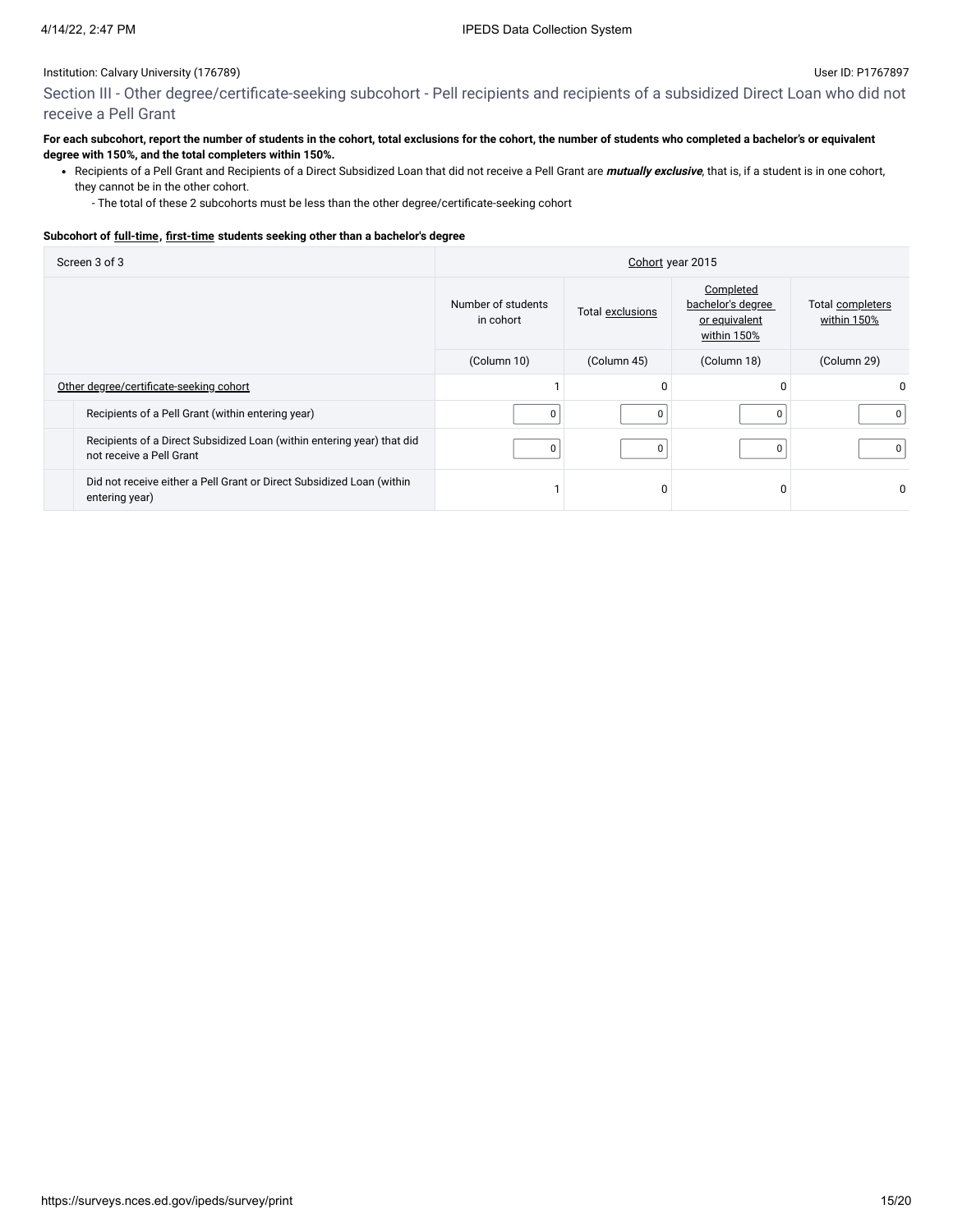## Graduation and transfer-out rates

### **Calculation of graduation and transfer-out rates**

| Screen 1 of 2                                          | Cohort year 2015 |                   |  |
|--------------------------------------------------------|------------------|-------------------|--|
|                                                        | Graduation rate  | Transfer-out rate |  |
| Overall Rates (will be displayed on College Navigator) | 43               |                   |  |
| Men                                                    | 31               | 8                 |  |
| Women                                                  | 53               |                   |  |

#### **Graduation rates displayed below in bold italics will be displayed on College Navigator**

| Graduation rates for students pursuing bachelor's or equivalent degrees |                        |                        |                        |  |  |  |  |
|-------------------------------------------------------------------------|------------------------|------------------------|------------------------|--|--|--|--|
|                                                                         | 4 year graduation rate | 5 year graduation rate | 6 year graduation rate |  |  |  |  |
| Men                                                                     | 25                     | 33                     | 33 <sup>5</sup>        |  |  |  |  |
| Women                                                                   | 0                      | 27                     | 40                     |  |  |  |  |
|                                                                         |                        |                        |                        |  |  |  |  |
| Total (men and women)                                                   | 11                     | 30                     | 37                     |  |  |  |  |
| Nonresident alien                                                       |                        |                        |                        |  |  |  |  |
| Hispanic/Latino                                                         |                        |                        |                        |  |  |  |  |
| American Indian or Alaska Native                                        |                        |                        |                        |  |  |  |  |
| Asian                                                                   |                        |                        |                        |  |  |  |  |
| <b>Black or African American</b>                                        |                        |                        |                        |  |  |  |  |
| Native Hawaiian or Other Pacific Islander                               |                        |                        |                        |  |  |  |  |
| White                                                                   | 11                     | 30                     | 37                     |  |  |  |  |
| Two or more races                                                       |                        |                        |                        |  |  |  |  |
| Race and ethnicity unknown                                              |                        |                        |                        |  |  |  |  |

#### **Do you wish to provide additional context notes?**

 $\circledcirc$ No  $\bigcap$ You may use the box below to provide additional context for the data you have reported above. Context notes will be posted on the College Navigator website. Therefore, you should write all context notes using proper grammar (e.g., complete sentences with punctuation) and common language that can be easily understood by students and parents (e.g., spell out acronyms).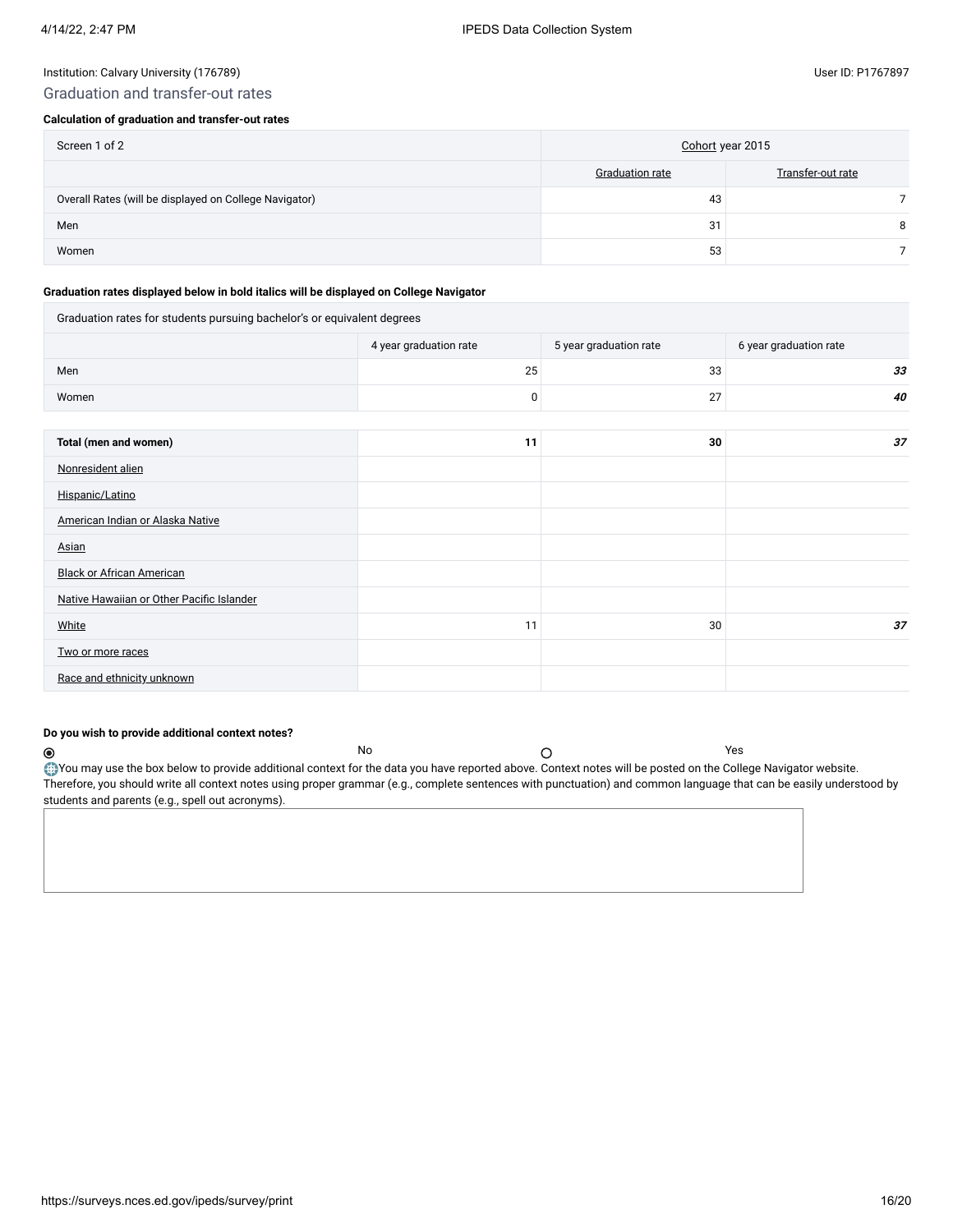# 4-year average rates

## **4-year average rates**

Screen 2 of 2

|                              | 2012 | 2013 | 2014 | 2015            | 4-year Total |
|------------------------------|------|------|------|-----------------|--------------|
| <b>Adjusted cohort</b>       | 16   | 13   | 16   | 13 <sub>1</sub> | 58           |
| Total completers within 150% |      |      |      |                 | 20           |
| Total transfer-out students  |      | 0    |      |                 |              |

#### **Women**

|                              | 2012 | 2013 | 2014                     | 2015 | 4-year Total |
|------------------------------|------|------|--------------------------|------|--------------|
| Adjusted cohort              | 5 ו  | 20   | 2 <sup>1</sup><br>$\sim$ | כ ו  |              |
| Total completers within 150% |      | 8    | 13                       |      | 35           |
| Total transfer-out students  |      |      |                          |      |              |

## **Total (men and women)**

|                                                                                | 2012                | 2013 | 2014 | 2015 | 4-year Total |  |  |
|--------------------------------------------------------------------------------|---------------------|------|------|------|--------------|--|--|
| <b>Adjusted cohort</b>                                                         | 31                  | 33   | 37   | 28   | 129          |  |  |
| Total completers within 150%                                                   | 22<br>12<br>12<br>q |      |      |      |              |  |  |
| C<br>Total transfer-out students<br>$\Omega$<br>0                              |                     |      |      |      | 3            |  |  |
|                                                                                |                     |      |      |      |              |  |  |
| 4-year average Student Right-to-Know completion or graduation rate calculation |                     |      |      |      | 43           |  |  |
| (Total Completers within 150% / Adjusted Cohort)                               |                     |      |      |      |              |  |  |
|                                                                                |                     |      |      |      |              |  |  |
| 4-year average Student Right-to-Know transfer-out rate calculation             |                     |      |      |      | 2            |  |  |
| (Total Transfer-out Students / Adjusted Cohort)                                |                     |      |      |      |              |  |  |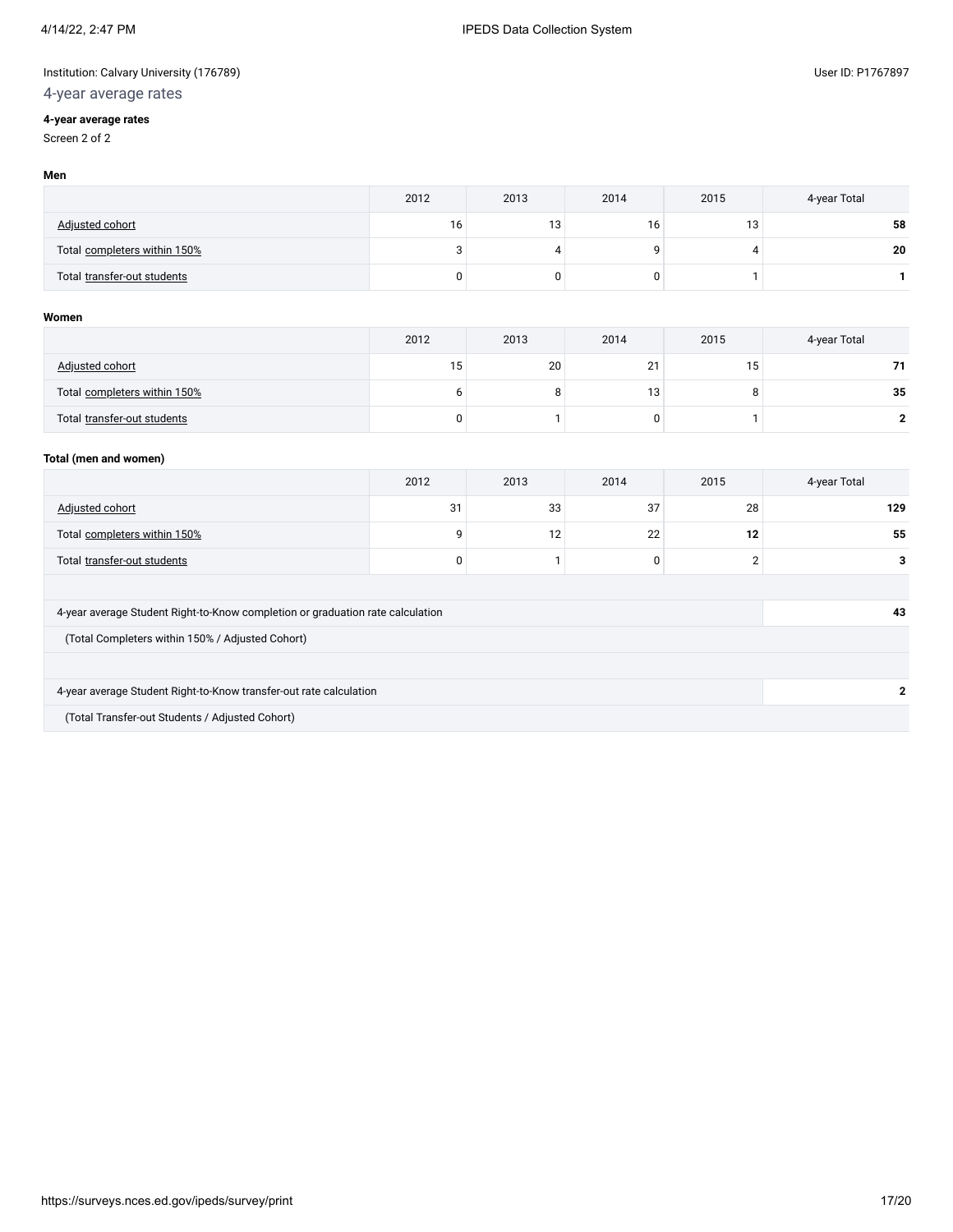## Prepared by

#### **Prepared by**

Reporting Reminders:

- The name of the preparer is being collected so that we can follow up with the appropriate person in the event that there are questions concerning the data.
- The Keyholder will be copied on all email correspondence to other preparers.
- The time it took to prepare this component is being collected so that we can continue to improve our estimate of the reporting burden associated with IPEDS.
- Please include in your estimate the time it took for you to review instructions, query and search data sources, complete and review the component, and submit the data through the Data Collection System.
- Thank you for your assistance.

| This survey component was prepared by: |                                 |  |                          |           |                   |  |
|----------------------------------------|---------------------------------|--|--------------------------|-----------|-------------------|--|
|                                        | Keyholder                       |  | <b>SFA Contact</b>       |           | <b>HR Contact</b> |  |
|                                        | <b>Finance Contact</b>          |  | Academic Library Contact | $\bullet$ | Other             |  |
| Name:   Gary Rogers                    |                                 |  |                          |           |                   |  |
|                                        | Email:   gerogers6009@gmail.com |  |                          |           |                   |  |
|                                        |                                 |  |                          |           |                   |  |

How many staff from your institution only were involved in the data collection and reporting process of this survey component?

2.00 Number of Staff (including yourself)

How many hours did you and others from your institution only spend on each of the steps below when responding to this survey component? Exclude the hours spent collecting data for state and other reporting purposes.

| Staff member  | <b>Collecting Data Needed</b> | Revising Data to Match<br><b>IPEDS Requirements</b> | <b>Entering Data</b> | Revising and Locking Data |
|---------------|-------------------------------|-----------------------------------------------------|----------------------|---------------------------|
| Your office   | 00.1                          | hours                                               | hours                | hours                     |
|               | hours                         | 3.00                                                | 2.00                 | 2.00                      |
| Other offices | 6.00                          | 0.00                                                | 0.00                 | 0.00                      |
|               | hours                         | hours                                               | hours                | hours                     |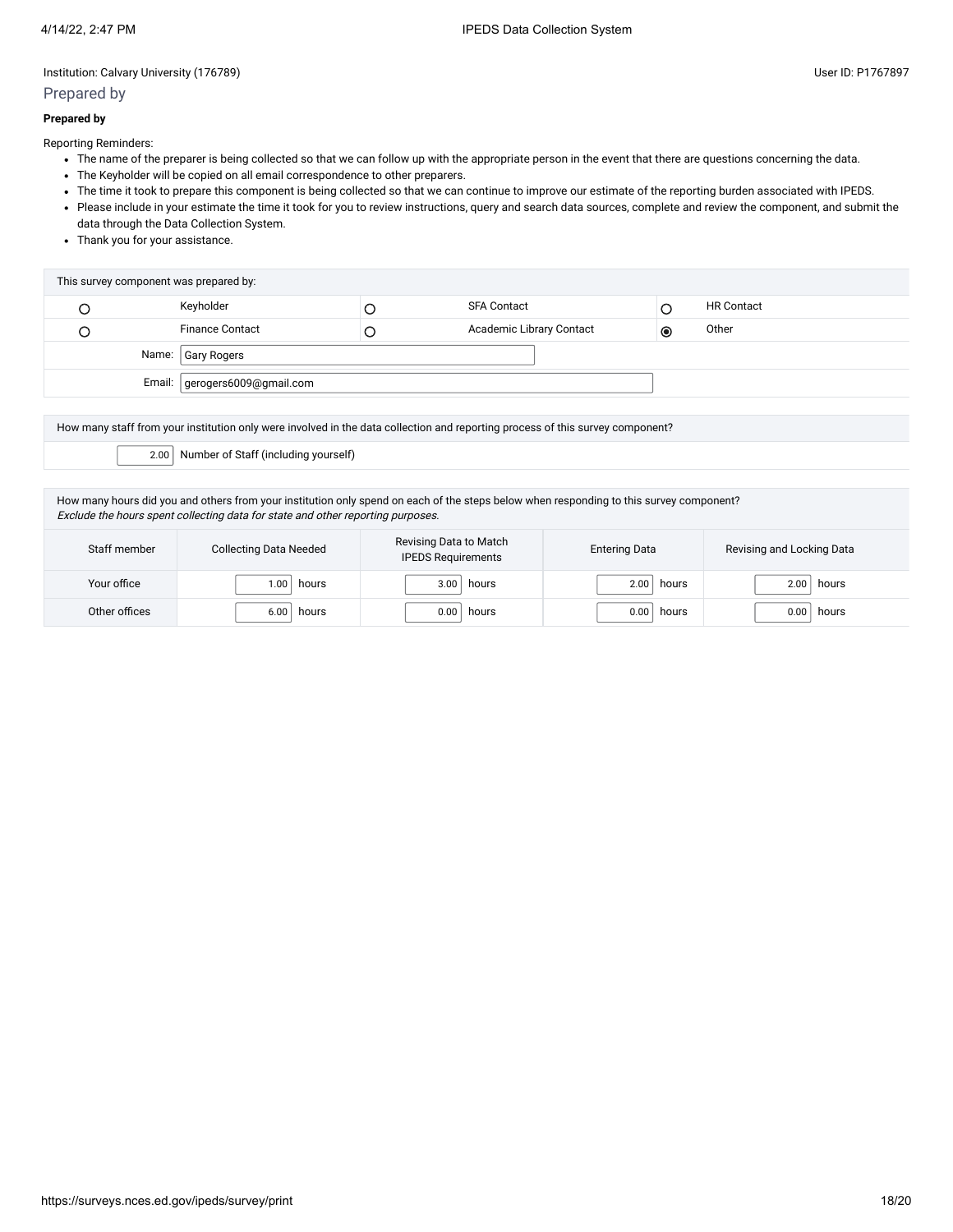10

#### Institution: Calvary University (176789) User ID: P1767897

## Summary

time

## **2021 IPEDS Graduation Rate Component Data Summary**

IPEDS collects important information regarding your institution. All data reported in IPEDS survey components become available in the IPEDS Data Center and appear as aggregated data in various Department of Education reports. Additionally, some of the reported data appears specifically for your institution through the College Navigator website and is included in your institution's Data Feedback Report (DFR). The purpose of this summary is to provide you an opportunity to view some of the data that, when accepted through the IPEDS quality control process, will appear on the College Navigator website and/or your DFR. College Navigator is updated approximately three months after the data collection period closes and Data Feedback Reports will be available through the Data [Center](https://nces.ed.gov/ipeds/use-the-data) and sent to your institution's CEO in November 2021.

Please review your data for accuracy. If you have questions about the data displayed below after reviewing the data reported on the survey screens, please contact the IPEDS Help Desk at: 1-877-225-2568 or [ipedshelp@rti.org.](mailto:ipedshelp@rti.org)

| <b>Overall Graduation Rate</b>                        |     |  |  |  |
|-------------------------------------------------------|-----|--|--|--|
| <b>Graduation Rate</b>                                | 43% |  |  |  |
| Total number of students in the Adjusted Cohort       | 28  |  |  |  |
| Total number of completers within 150% of normal time | 12  |  |  |  |
|                                                       |     |  |  |  |
| <b>Overall Transfer-out Rate</b>                      |     |  |  |  |
| Transfer-out Rate                                     | 7%  |  |  |  |

| Total number of transfers-out within 150% of normal time        |  |  |  |  |
|-----------------------------------------------------------------|--|--|--|--|
| <b>Graduation Rate for students pursuing Bachelor's Degrees</b> |  |  |  |  |
| <b>Graduation Rate for Bachelor's Cohort</b><br>37%             |  |  |  |  |
| Total number of students in the Adjusted Cohort                 |  |  |  |  |

Total number of bachelor's degree completers within 150% of normal

Total number of students in the Adjusted Cohort 28